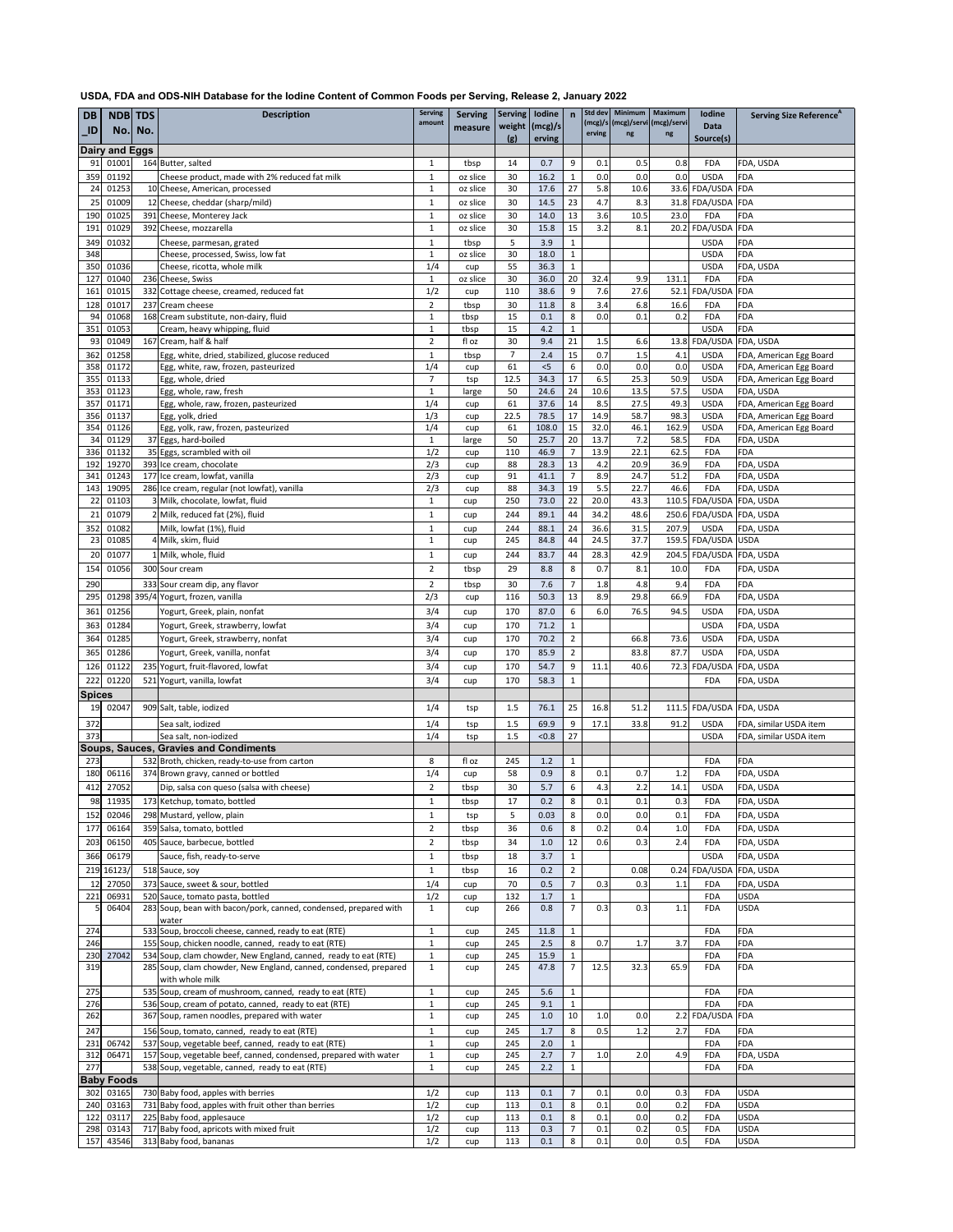| 123          | 03131                | 226 Baby food, peaches                                                     | 1/2            | cup         | 113 | 0.2   | 19             | 0.2     | 0.1  | 1.0     | <b>FDA</b>             | <b>USDA</b>  |
|--------------|----------------------|----------------------------------------------------------------------------|----------------|-------------|-----|-------|----------------|---------|------|---------|------------------------|--------------|
| 124          | 03133                | 227 Baby food, pears                                                       | 1/2            | cup         | 113 | 0.1   | 8              | 0.0     | 0.1  | 0.2     | <b>FDA</b>             | <b>USDA</b>  |
| 296          | 03159                | 713 Baby food, pears and pineapple                                         | 1/2            | cup         | 113 | 0.2   | $\overline{7}$ | 0.1     | 0.0  | 0.3     | <b>FDA</b>             | <b>USDA</b>  |
| 297          |                      | 714 Baby food, plums/prunes with apples or pears                           | 1/2            | cup         | 113 | 0.7   | $\overline{7}$ | 0.8     | 0.0  | 2.5     | <b>FDA</b>             | <b>USDA</b>  |
|              |                      |                                                                            |                |             |     |       |                |         |      |         |                        |              |
| 241          | 03139                | 736 Baby food, prunes                                                      | 1/2            | cup         | 113 | 1.7   | 1              |         |      |         | <b>FDA</b>             | <b>USDA</b>  |
| 125          | 03166                | 230 Baby food, juice, apple                                                | 4              | fl oz       | 125 | 2.0   | 8              | 1.8     | 0.3  | 4.8     | <b>FDA</b>             | <b>USDA</b>  |
| 237          | 44074                | 712 Baby food, juice, grape                                                | 4              | fl oz       | 118 | 1.3   | 8              | 0.7     | 0.4  | 2.1     | <b>FDA</b>             | <b>USDA</b>  |
| 236          | 43408                | 711 Baby food, juice, pear                                                 | 4              | fl oz       | 125 | 0.6   | 8              | 0.4     | 0.3  | 1.4     | <b>FDA</b>             | <b>USDA</b>  |
|              |                      |                                                                            |                |             |     |       |                |         |      |         |                        |              |
| 117          | 03100                | 218 Baby food, carrots                                                     | 1/2            | cup         | 113 | 0.5   | 8              | 0.2     | 0.2  | $1.0\,$ | <b>FDA</b>             | <b>USDA</b>  |
| 118          | 03092                | 219 Baby food, green beans                                                 | 1/2            | cup         | 113 | 0.2   | 8              | 0.1     | 0.1  | 0.5     | <b>FDA</b>             | <b>USDA</b>  |
| 121          | 03121                | 223 Baby food, peas                                                        | 1/2            | cup         | 113 | 0.2   | 8              | 0.1     | 0.0  | 0.5     | <b>FDA</b>             | <b>USDA</b>  |
|              |                      |                                                                            |                |             |     |       |                |         |      |         |                        |              |
| 159          | 03105                | 320 Baby food, squash                                                      | 1/2            | cup         | 113 | 0.2   | 8              | 0.1     | 0.1  | 0.3     | <b>FDA</b>             | <b>USDA</b>  |
| 120          | 03109                | 221 Baby food, sweet potatoes                                              | 1/2            | cup         | 113 | 0.3   | 8              | 0.2     | 0.2  | 0.9     | <b>FDA</b>             | <b>USDA</b>  |
| 119          | 03279                | 220 Baby food, vegetables, mixed                                           | 1/2            | cup         | 113 | 0.5   | 8              | 0.2     | 0.2  | 0.8     | <b>FDA</b>             | <b>USDA</b>  |
| 278          |                      | 701 Baby food, cereal, mixed, prepared with water                          | 1/2            | cup         | 110 | 0.1   | 8              | 0.1     | 0.0  | 0.2     | <b>FDA</b>             | <b>FDA</b>   |
|              |                      |                                                                            |                |             |     |       |                |         |      |         |                        |              |
| 300          |                      | 725 Baby food, cereal, oatmeal with fruit, prepared with water             | 1/2            | cup         | 110 | 0.0   | $\overline{7}$ | 0.1     | 0.0  | 0.1     | <b>FDA</b>             | <b>FDA</b>   |
| 258          |                      | 323 Baby food, cereal, oatmeal, prepared with water                        | 1/2            | cup         | 110 | 0.1   | 8              | 0.1     | 0.0  | 0.4     | <b>FDA</b>             | <b>FDA</b>   |
| 259          |                      | 324 Baby food, cereal, rice, prepared with water                           | 1/2            | cup         | 110 | 0.2   | 19             | 0.2     | 0.0  | 0.9     | <b>FDA</b>             | <b>FDA</b>   |
| 238          | 43523                |                                                                            | 1/2            |             | 113 | 22.3  | 8              | 5.3     | 15.5 | 32.3    | <b>FDA</b>             | <b>USDA</b>  |
|              |                      | 721 Baby food, fruit yogurt dessert                                        |                | cup         |     |       |                |         |      |         |                        |              |
| 257          |                      | 317 Baby food, biscuits, teething                                          | $\overline{2}$ | cookies (3' | 22  | 3.2   | 8              | 1.5     | 0.7  | 5.1     | <b>FDA</b>             | <b>FNDDS</b> |
|              |                      |                                                                            |                | x 1"        |     |       |                |         |      |         |                        |              |
| 299          | 03214                | 723 Baby food, cookies, arrowroot                                          | 4              | cookies     | 20  | 1.8   | 8              | 0.4     | 1.2  |         | 2.7 FDA/USDA FDA, USDA |              |
|              |                      |                                                                            |                |             |     |       |                |         |      |         |                        |              |
| 280          |                      | 733 Baby food, finger foods, puffed snack                                  | 11/2           | cup         | 21  | 0.3   |                |         |      |         | <b>FDA</b>             | <b>FNDDS</b> |
| 432          | 42284                | Baby food, finger food, baked product, cereal, fortified                   | 12             | pieces      | 20  | $2$   |                |         |      |         | <b>USDA</b>            | FDA, USDA    |
| 114          | 03069                | 214 Baby food, chicken noodle dinner                                       | 3/4            | cup         | 170 | 1.5   | 8              | 0.9     | 1.0  | 3.4     | <b>FDA</b>             | FDA, USDA    |
|              |                      |                                                                            |                |             |     | 1.2   |                |         |      |         |                        |              |
| 301          | 43008                | 726 Baby food, chicken with rice                                           | 3/4            | cup         | 170 |       |                | 0.9     | 0.0  | 2.2     | <b>FDA</b>             | FDA, USDA    |
| 279          |                      | 732 Baby food, macaroni and cheese with vegetables                         | 3/4            | cup         | 170 | 10.0  | $\overline{7}$ | 1.4     | 7.1  | 10.9    | <b>FDA</b>             | FDA, USDA    |
| 115          | 03045                | 215 Baby food, pasta, tomato and beef                                      | 3/4            | cup         | 170 | 3.2   | 8              | 0.5     | 2.6  | 4.1     | <b>FDA</b>             | FDA, USDA    |
| 242          | 03046                | 737 Baby food, ravioli, cheese-filled, with tomato sauce                   | 3/4            |             | 170 | 8.0   |                |         |      |         | <b>FDA</b>             | FDA, USDA    |
|              |                      |                                                                            |                | cup         |     |       |                |         |      |         |                        |              |
| 111          | 03002                | 205 Baby food, beef and broth/gravy                                        | 3/4            | cup         | 170 | 2.2   | 8              | 1.4     | 0.7  | 5.1     | <b>FDA</b>             | FDA, USDA    |
| 343          | 03013                | 207 Baby food, chicken and broth/gravy                                     | 3/4            | cup         | 170 | 47.4  | 7              | 13.9    | 18.0 | 59.7    | <b>FDA</b>             | FDA, USDA    |
| 160          | 03016                | 328 Baby food, turkey and broth/gravy                                      | 3/4            | cup         | 170 | 1.7   | 8              | 0.3     | 1.0  | 2.0     | <b>FDA</b>             | FDA, USDA    |
|              |                      |                                                                            |                |             |     |       |                |         |      |         |                        |              |
| 116          | 03083                | 216 Baby food, turkey and rice                                             | 3/4            | cup         | 170 | 0.7   | 8              | 0.3     | 0.0  | 1.0     | <b>FDA</b>             | FDA, USDA    |
| 112          | 03055                | 211 Baby food, vegetables and beef                                         | 3/4            | cup         | 170 | 1.4   | 8              | 0.3     | 0.9  | 1.9     | <b>FDA</b>             | FDA, USDA    |
| 113          | 03073                | 212 Baby food, vegetables and chicken                                      | 3/4            | cup         | 170 | 1.0   | 8              | 0.3     | 0.7  | 1.5     | <b>FDA</b>             | FDA, USDA    |
|              |                      |                                                                            |                |             |     |       |                |         |      |         |                        |              |
| 239          | 03085                | 728 Baby food, vegetables and turkey                                       | 3/4            | cup         | 170 | 2.0   | 8              | 1.4     | 0.0  | 4.4     | <b>FDA</b>             | FDA, USDA    |
| 249          |                      | 202/7 Baby food, Infant formula, milk-based, iron fortified, ready-to-feed | 4              | fl oz       | 123 | 16.2  | 8              | 2.0     | 14.3 | 19.1    | <b>FDA</b>             | <b>FDA</b>   |
| 321          |                      | 309/7 Baby food, Infant formula, soy-based, ready-to-feed                  | 4              | fl oz       | 123 | 13.7  | 8              | 5.4     | 0.7  | 18.9    | <b>FDA</b>             | <b>FDA</b>   |
| 283          |                      |                                                                            | 4              |             | 113 | 0.1   |                |         |      |         | <b>FDA</b>             | <b>FDA</b>   |
|              |                      | 738 Baby food, water, baby, bottled                                        |                | <b>OZ</b>   |     |       |                |         |      |         |                        |              |
|              | <b>Fats and Oils</b> |                                                                            |                |             |     |       |                |         |      |         |                        |              |
| 90           | 04691                | 162 Margarine, salted                                                      | $\mathbf{1}$   | tbsp        | 14  | 0.2   | 8              | 0.2     | 0.1  | 0.5     | <b>FDA</b>             | FDA, USDA    |
| 92           | 04018                |                                                                            |                |             | 15  | 0.9   | 8              | 0.1     | 0.8  | 1.1     | <b>FDA</b>             |              |
|              |                      | 166 Mayonnaise, regular, bottled                                           | $\mathbf{1}$   | tbsp        |     |       |                |         |      |         |                        | FDA, USDA    |
| 182          | 04053                | 378 Oil, olive                                                             | $\mathbf{1}$   | tbsp        | 14  | 0.04  | 8              |         |      |         | <b>FDA</b>             | FDA, USDA    |
| 183          | 04044                | 379 Oil, vegetable                                                         | $\mathbf{1}$   | tbsp        | 14  | 0.0   | 8              |         |      |         | <b>FDA</b>             | FDA, USDA    |
|              |                      |                                                                            |                |             |     |       |                |         |      |         |                        |              |
|              |                      |                                                                            |                |             |     |       |                |         |      |         |                        |              |
| 433          | 43016                | Salad dressing, coleslaw, bottled                                          | $\overline{2}$ | tbsp        | 38  | $<$ 3 |                |         |      |         | <b>USDA</b>            | <b>USDA</b>  |
| 329          | 43215                | 376 Salad dressing, creamy/buttermilk type, low-calorie, bottled           | $\overline{2}$ | tbsp        | 30  | 3.8   | $\overline{7}$ | 0.6     | 2.8  | 4.4     | <b>FDA</b>             | <b>USDA</b>  |
|              |                      |                                                                            |                |             |     |       |                |         |      |         | <b>FDA</b>             |              |
| 328          |                      | 375 Salad dressing, creamy/buttermilk type, regular, bottled               | $\overline{2}$ | tbsp        | 30  | 2.5   |                | 0.5     | 2.1  | 3.6     |                        | FDA, USDA    |
| 181          | 04114                | 377 Salad dressing, Italian, regular, bottled                              | $\overline{2}$ | tbsp        | 29  | 0.2   | 8              | 0.1     | 0.1  | 0.5     | <b>FDA</b>             | FDA, USDA    |
| 217          | 04640                | 516 Salad dressing, ranch, low-calorie, bottled                            | $\overline{2}$ | tbsp        | 28  | 2.3   |                |         |      |         | <b>FDA</b>             | FDA, USDA    |
| 218          | 04639                | 517 Salad dressing, ranch, regular, bottled                                | $\overline{2}$ | tbsp        | 30  | 3.5   | 4              | 1.7     | 2.2  |         | 5.7 FDA/USDA FDA, USDA |              |
|              |                      |                                                                            |                |             |     |       |                |         |      |         |                        |              |
| <b>Fruit</b> |                      |                                                                            |                |             |     |       |                |         |      |         |                        |              |
| 54           | 09003                | 78 Apple, red, with peel, raw                                              | $\mathbf{1}$   | small (2    | 149 | 0.1   | 20             | 0.1     | 0.0  | 0.9     | <b>FDA</b>             | FDA, USDA    |
|              |                      |                                                                            |                | 3/4"        |     |       |                |         |      |         |                        |              |
|              |                      |                                                                            |                |             |     |       |                |         |      |         |                        |              |
|              |                      |                                                                            |                | diameter)   |     |       |                |         |      |         |                        |              |
| 59           | 09020                | 84 Applesauce, bottled                                                     | 1/2            | cup         | 146 | 0.3   | 8              | 0.1     | 0.0  | 0.6     | <b>FDA</b>             | FDA, USDA    |
| 324          | 09026                | 348 Apricots, canned in heavy/light syrup                                  | 1/2            | cup         | 127 | 7.9   |                | 6.4     | 1.7  | 19.6    | <b>FDA</b>             | FDA, USDA    |
| 67           | 09037                | 97 Avocado, raw                                                            | 1/3            | cup, cubed  | 50  | 0.3   | 20             | 0.4     | 0.0  | 1.7     | <b>FDA</b>             | <b>FDA</b>   |
| 56           | 09040                |                                                                            | $\mathbf{1}$   |             | 136 | 0.4   | 20             | 1.1     | 0.0  |         | <b>FDA</b>             |              |
|              |                      | 80 Banana, raw                                                             |                | large       |     |       |                |         |      | 4.8     |                        | FDA, USDA    |
| 196          | 09050                | 398 Blueberries, raw                                                       | $\mathbf{1}$   | cup         | 148 | 0.4   | 13             | 0.4     | 0.1  | 1.6     | <b>FDA</b>             | FDA, USDA    |
| 64           | 09181                | 89 Cantaloupe, raw/frozen                                                  | $\mathbf{1}$   | cup, diced  | 156 | 0.5   | 20             | 0.3     | 0.2  | 1.2     | <b>FDA</b>             | FDA, USDA    |
| 62           | 09099                | 87 Fruit cocktail, canned in light syrup                                   | 1/2            | cup         | 121 | 5.9   | 8              | 3.3     | 0.4  | 12.5    | <b>FDA</b>             | FDA, USDA    |
|              |                      |                                                                            |                |             |     |       |                |         |      |         | <b>FDA</b>             |              |
| 65           | 09111                | 92 Grapefruit, raw                                                         | 2/3            | cup         | 154 | 0.3   | 20             | $0.2\,$ | 0.0  | 0.5     |                        | FDA, USDA    |
| 63           | 09132                | 88 Grapes, seedless, red/green, raw                                        | $\mathbf{1}$   | cup         | 151 | 0.6   | 20             | 0.3     | 0.3  | 1.7     | <b>FDA</b>             | FDA, USDA    |
| 153          | 09193                | 299 Olives, black, pitted                                                  | $\mathbf{3}$   | large       | 15  | 0.4   | 8              | 0.2     | 0.2  | 0.8     | <b>FDA</b>             | <b>FDA</b>   |
| 55           | 09200                | 79 Orange, raw                                                             | $\mathbf{1}$   | medium (2   | 131 | 0.3   | 20             | 0.1     | 0.1  | 0.7     | <b>FDA</b>             | FDA, USDA    |
|              |                      |                                                                            |                | 5/8"        |     |       |                |         |      |         |                        |              |
|              |                      |                                                                            |                |             |     |       |                |         |      |         |                        |              |
|              |                      |                                                                            |                | diameter)   |     |       |                |         |      |         |                        |              |
| 345          | 09239                | 254 Peach, canned in light/medium syrup                                    | 1/2            | cup         | 124 | 7.7   | $\overline{7}$ | 4.5     | 1.6  | 12.6    | <b>FDA</b>             | FDA, USDA    |
| 58           | 09236                | 83 Peach, raw/frozen                                                       | $\mathbf{1}$   | medium (2   | 150 | 0.5   | 20             | 0.8     | 0.2  | 3.9     | <b>FDA</b>             | FDA, USDA    |
|              |                      |                                                                            |                | 2/3"        |     |       |                |         |      |         |                        |              |
|              |                      |                                                                            |                |             |     |       |                |         |      |         |                        |              |
|              |                      |                                                                            |                | diameter)   |     |       |                |         |      |         |                        |              |
| 346          | 09256                | 255 Pear, canned in light syrup                                            | 1/2            | cup         | 126 | 0.1   | $\overline{7}$ | 0.0     | 0.1  | 0.3     | <b>FDA</b>             | FDA, USDA    |
| 60           | 09252                | 85 Pear, with peel, raw                                                    | 1              | small       | 148 | 0.1   | 20             | 0.3     | 0.0  | 1.0     | <b>FDA</b>             | FDA, USDA    |
| 309          | 09354                | 93 Pineapple, canned in juice                                              | 3/4            | cup         | 135 | 2.4   | $\overline{7}$ | 3.1     | 0.8  | 9.6     | <b>FDA</b>             | FDA, USDA    |
|              |                      |                                                                            |                |             |     |       |                |         |      |         |                        |              |
| 194          | 09266                | 396 Pineapple, raw/frozen                                                  | 3/4            | cup         | 123 | 0.4   | 13             | 0.2     | 0.1  | 0.7     | <b>FDA</b>             | FDA, USDA    |
| 66           | 09298                | 95 Raisins                                                                 | 1/4            | cup, packed | 41  | 0.9   | 8              | 0.3     | 0.3  | 1.4     | <b>FDA</b>             | FDA, USDA    |
| 61           | 09316                | 86 Strawberries, raw/frozen                                                | 3/4            | cup sliced  | 124 | 0.5   | 20             | 0.4     | 0.1  | 2.0     | <b>FDA</b>             | FDA, USDA    |
|              |                      |                                                                            |                |             |     |       |                |         |      |         |                        |              |
| 57           | 09326                | 81 Watermelon, raw/frozen                                                  | 13/4           | cup, diced  | 266 | 0.5   | 20             | 0.5     | 0.0  | 2.1     | <b>FDA</b>             | FDA, USDA    |
|              | <b>Vegetables</b>    |                                                                            |                |             |     |       |                |         |      |         |                        |              |
| 74           | 11012                | 115 Asparagus, fresh/frozen, boiled                                        | 1/2            | cup, cuts   | 90  | 0.7   | 20             | 0.7     | 0.0  | 3.5     | <b>FDA</b>             | FDA, USDA    |
| 340          | 11084                | 131 Beets, canned                                                          | 1/2            | cup, sliced | 85  | 0.3   |                | 0.3     | 0.1  | $1.0\,$ | <b>FDA</b>             | <b>FDA</b>   |
|              |                      |                                                                            |                |             |     |       |                |         |      |         |                        |              |
| <b>72</b>    | 11742                | 113 Broccoli, fresh/frozen, boiled                                         | 1/2            | cup,        | 78  | 0.4   | 20             | 0.5     | 0.0  | 2.1     | <b>FDA</b>             | FDA, USDA    |
|              |                      |                                                                            |                | chopped     |     |       |                |         |      |         |                        |              |
| 140          | 11099                | 263 Brussels sprouts, fresh/frozen, boiled                                 | 1/2            | cup         | 78  | 0.4   | 20             | 0.4     | 0.0  | 1.2     | <b>FDA</b>             | FDA, USDA    |
| 331          | 11110                | 110 Cabbage, fresh, boiled                                                 | 1/2            | cup,        | 75  | 0.1   | 8              | 0.1     | 0.0  | 0.2     | <b>FDA</b>             | FDA, USDA    |
|              |                      |                                                                            |                | shredded    |     |       |                |         |      |         |                        |              |
| 204          | 11109                | 406 Cabbage, raw                                                           | $\mathbf{1}$   | cup,        | 89  | 0.4   | 12             | 0.4     | 0.0  | 0.9     | <b>FDA</b>             | FDA, USDA    |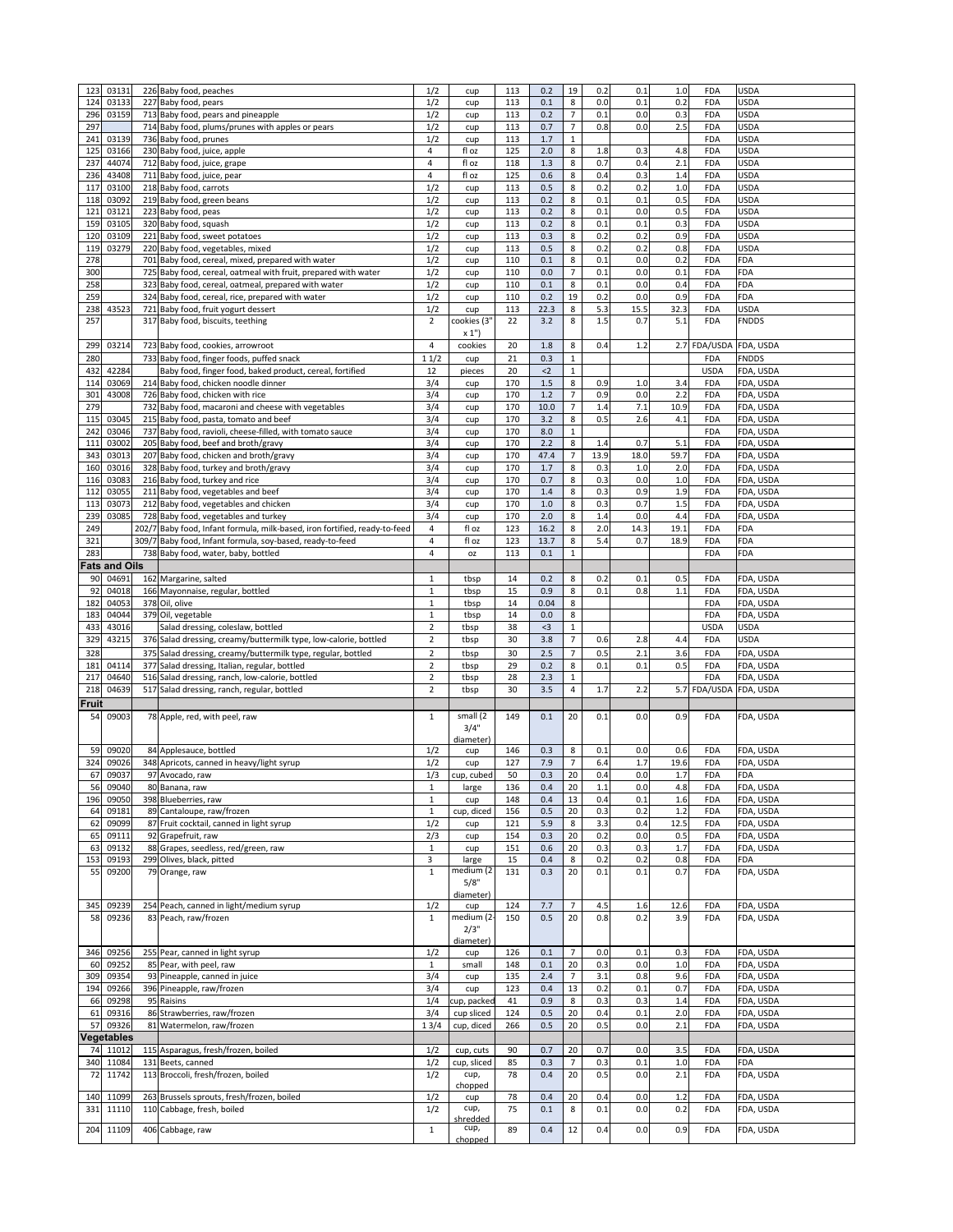| 175<br>313 |                       |       | 356 Carrot, baby, raw                                                           | 8              | medium         |            |            |                |            |            | 2.8        | <b>FDA</b>               | FDA, USDA                          |
|------------|-----------------------|-------|---------------------------------------------------------------------------------|----------------|----------------|------------|------------|----------------|------------|------------|------------|--------------------------|------------------------------------|
|            | 11960                 |       |                                                                                 |                |                | 80         | 1.1        | 20             | 0.8        | 0.0        |            |                          |                                    |
|            | 11125                 |       | 259 Carrot, fresh, peeled, boiled                                               | 1/2            | cup, sliced    | 78         | 0.4        | 7              | 0.5        | 0.0        | 1.2        | <b>FDA</b>               | FDA, USDA                          |
| 75         | 11136                 |       | 116 Cauliflower, fresh/frozen, boiled                                           | 2/3            | cup, pieces    | 83         | 0.5        | 20             | 0.7        | 0.0        | 2.5        | <b>FDA</b>               | FDA, USDA                          |
| 73         | 11143                 |       | 114 Celery, raw                                                                 | 3/4            | cup            | 75         | 1.2        | 20             | 1.7        | 0.0        | 6.7        | <b>FDA</b>               | FDA, USDA                          |
| 70         | 11162                 |       | 108 Collards, fresh/frozen, boiled                                              | 1/2            | cup            | 95         | 1.3        | 20             | 1.3        | 0.0        | $6.0\,$    | <b>FDA</b>               | FDA, USDA                          |
|            |                       |       |                                                                                 |                |                |            |            |                |            |            |            |                          |                                    |
| 45         | 11172                 |       | 55 Corn, canned                                                                 | 1/2            | cup            | 82         | 0.4        | 8              | 0.2        | 0.1        | 0.7        | <b>FDA</b>               | FDA, USDA                          |
| 44         | 11179                 |       | 54 Corn, frozen, boiled                                                         | 1/2            | cup            | 82         | 0.3        | 20             | 0.3        | 0.0        | 1.1        | <b>FDA</b>               | FDA, USDA                          |
| 79         | 11206                 |       | 123 Cucumber, peeled, raw                                                       | 2/3            | cup            | 89         | 0.5        | 20             | 0.4        | 0.1        | 1.9        | <b>FDA</b>               | FDA, USDA                          |
| 315        | 11210                 |       | 265 Eggplant, fresh, without peel, 1" cubes, boiled                             | 3/4            |                | 75         | 0.2        | 14             | 0.2        | 0.0        | 0.8        | <b>FDA</b>               | FDA, USDA                          |
|            |                       |       |                                                                                 |                | cup            |            |            |                |            |            |            |                          |                                    |
| 250        |                       |       | 410 Eggplant, with peel, 1" cubes, baked                                        | 3/4            | cup            | 75         | 0.5        | 12             | 0.4        | 0.0        | 1.1        | <b>FDA</b>               | FDA, similar USDA item             |
| 78         | 11729                 |       | 122 Green beans, canned, drained solids                                         | 1/2            | cup            | 77         | 0.3        | 8              | 0.4        | 0.0        | 0.9        | <b>FDA</b>               | FDA, USDA                          |
| 77         | 11061                 |       | 121 Green beans, fresh/frozen, boiled                                           | 2/3            | cup            | 89         | 0.5        | 20             | 0.7        | 0.0        | 2.3        | <b>FDA</b>               | FDA, USDA                          |
|            |                       |       |                                                                                 |                |                |            |            |                |            |            |            |                          |                                    |
| 71         | 11252                 |       | 109 Lettuce, iceberg, raw                                                       | $\mathbf{1}$   | cup,           | 72         | 0.2        | 20             | 0.4        | 0.0        | 1.3        | <b>FDA</b>               | FDA, USDA                          |
|            |                       |       |                                                                                 |                | shredded       |            |            |                |            |            |            |                          |                                    |
| 176        | 11253                 |       | 357 Lettuce, leaf, raw                                                          | $\overline{2}$ | cups,          | 72         | 0.9        | 20             | 1.3        | 0.1        | 5.8        | <b>FDA</b>               | FDA, USDA                          |
|            |                       |       |                                                                                 |                | shredded       |            |            |                |            |            |            |                          |                                    |
|            |                       |       |                                                                                 |                |                |            |            |                |            |            |            |                          | <b>FDA</b>                         |
| 36         | 11032                 |       | 42 Lima beans, immature, frozen, boiled                                         | 1/2            | cup            | 85         | 0.3        | 8              | 0.3        | 0.0        | 0.8        | <b>FDA</b>               |                                    |
| 142        | 11584                 |       | 268 Mixed vegetables, frozen, boiled                                            | 1/2            | cup            | 91         | 0.4        | 8              | 0.3        | 0.0        | 0.8        | <b>FDA</b>               | FDA, USDA                          |
| 141        | 11260                 |       | 264 Mushrooms, raw                                                              | 11/4           | cup            | 87         | 0.3        | 20             | 0.1        | 0.1        | 0.5        | <b>FDA</b>               | FDA, USDA                          |
| 434        |                       |       | Nori, seaweed, dried                                                            | $\overline{2}$ | tbsp, flaked   | 5          | 116.0      | 3              | 30.9       | 82.0       | 142.5      | <b>USDA</b>              | <b>FDA</b>                         |
|            |                       |       |                                                                                 |                |                |            |            |                |            |            |            |                          |                                    |
| 317        | 11279                 |       | 267 Okra, fresh/frozen, boiled                                                  | 1/2            | cup            | 80         | 0.8        |                | 0.5        | 0.2        | 1.4        | <b>FDA</b>               | FDA, USDA                          |
| 82         | 11282                 |       | 128 Onion, mature, raw                                                          | 1/2            | cup,           | 80         | 0.3        | 20             | 0.3        | 0.0        | 1.3        | <b>FDA</b>               | FDA, USDA                          |
|            |                       |       |                                                                                 |                | chopped        |            |            |                |            |            |            |                          |                                    |
| 37         | 11313                 |       | 46 Peas, green, fresh/frozen, boiled                                            | 1/2            | cup            | 80         | 0.2        | 8              | 0.3        | 0.0        | 0.8        | <b>FDA</b>               | FDA, USDA                          |
|            |                       |       |                                                                                 |                |                |            |            |                |            |            |            |                          |                                    |
| 80         | 11333                 |       | 125 Pepper, bell, green, raw                                                    | $\mathbf{1}$   | cup, sliced    | 92         | 0.4        | 20             | 0.6        | 0.1        | 2.5        | <b>FDA</b>               | FDA, USDA                          |
| 89         | 11937                 |       | 161 Pickles, dill, cucumber                                                     | 4              | slices         | 28         | 0.2        | 8              | 0.2        | 0.1        | 0.5        | <b>FDA</b>               | FDA, USDA                          |
| 83         | 11367                 |       | 136 Potato, peeled, boiled                                                      | 1/2            | cup            | 117        | 0.4        | 20             | 0.5        | 0.0        | 1.4        | <b>FDA</b>               | FDA, USDA                          |
|            |                       |       |                                                                                 |                |                |            |            |                |            |            |            |                          |                                    |
| 84         | 11674                 |       | 137 Potato, with peel, baked                                                    | $\mathbf{1}$   | small          | 138        | 1.4        | 20             | 2.1        | 0.0        | 9.7        | <b>FDA</b>               | FDA, USDA                          |
| 293        | 11371                 |       | 354 Potatoes, mashed, prepared from fresh                                       | 2/3            | cup            | 140        | 8.7        | 7              | 5.0        | 5.3        | 19.9       | <b>FDA</b>               | <b>FDA</b>                         |
| 220        |                       |       | 11549 119/5 Sauce, tomato, canned/bottled                                       | 1/4            | cup            | 61         | 0.6        | 8              | 0.3        | 0.0        | 0.9        | <b>FDA</b>               | FDA, USDA                          |
|            |                       |       |                                                                                 |                |                |            |            |                |            |            |            |                          |                                    |
|            | 11458                 |       | 107 Spinach, fresh/frozen, boiled                                               | 1/2            | cup            | 90         | 3.5        | 8              | 2.6        | 0.9        | 7.3        | <b>FDA</b>               | FDA, USDA                          |
|            | 206 11457             |       | 408 Spinach, raw                                                                | 3              | cups           | 90         | 5.4        | 12             | 2.7        | 1.9        | 9.7        | <b>FDA</b>               | FDA, USDA                          |
|            |                       |       |                                                                                 |                |                |            |            |                |            |            |            |                          |                                    |
| 332        | 11468                 |       | 124 Squash, summer, fresh/frozen, boiled                                        | 1/2            | cup, sliced    | 90         | 0.3        | 8              | 0.1        | 0.1        | 0.5        | <b>FDA</b>               | FDA, USDA                          |
| 205        | 11478                 |       | 407 Squash, summer, zucchini, fresh/frozen, boiled                              | 1/2            | cup, sliced    | 90         | 0.4        | 12             | 0.3        | 0.1        | 0.9        | <b>FDA</b>               | FDA, USDA                          |
|            |                       |       |                                                                                 |                |                |            |            |                |            |            |            |                          |                                    |
| 81         | 11644                 |       | 126 Squash, winter (Hubbard or acorn), fresh/frozen, boiled                     | 2/3            | cup            | 137        | 0.3        | 8              | 0.5        | 0.0        | 1.2        | <b>FDA</b>               | FDA, USDA                          |
| 195        | 11508                 |       | 397 Sweet potato, baked, peel removed                                           | $\mathbf{1}$   | medium         | 114        | 1.5        | 13             | 1.1        | 0.0        | 3.4        | <b>FDA</b>               | FDA, USDA                          |
|            |                       |       |                                                                                 |                | (2"            |            |            |                |            |            |            |                          |                                    |
|            |                       |       |                                                                                 |                |                |            |            |                |            |            |            |                          |                                    |
|            |                       |       |                                                                                 |                | diameter,      |            |            |                |            |            |            |                          |                                    |
|            |                       |       |                                                                                 |                | 5" long)       |            |            |                |            |            |            |                          |                                    |
| 325        | 11514                 |       | 358 Sweet potato, canned                                                        | 1/2            | cup            | 127        | 0.9        | 7              | 1.0        | 0.0        | 2.9        | <b>FDA</b>               | FDA, USDA                          |
|            |                       |       |                                                                                 |                |                |            |            |                |            |            |            |                          |                                    |
| 76         | 11529                 |       | 117 Tomato, raw                                                                 | 1/2            | cup,           | 90         | 0.3        | 20             | 0.2        | 0.0        | 0.7        | <b>FDA</b>               | FDA, USDA                          |
|            |                       |       |                                                                                 |                | chopped        |            |            |                |            |            |            |                          |                                    |
|            | 316 11567             |       | 266 Turnip, fresh/frozen, boiled                                                | 1/2            | cup            | 78         | 0.2        | 7              | 0.2        | 0.0        | 0.4        | <b>FDA</b>               | FDA, USDA                          |
|            |                       |       |                                                                                 |                |                |            |            |                |            |            |            |                          |                                    |
|            | <b>Legumes</b>        |       |                                                                                 |                |                |            |            |                |            |            |            |                          |                                    |
| 270        | 16018                 |       | 527 Beans, black, canned, drained                                               | 1/3            | cup            | 80         | 0.8        | 1              |            |            |            | <b>FDA</b>               | <b>USDA</b>                        |
| 271        | 16145                 |       |                                                                                 | 1/3            |                | 89         | 0.9        |                |            |            |            | <b>FDA</b>               | FDA, USDA                          |
|            |                       |       | 528 Beans, kidney, canned, drained                                              |                | cup            |            |            | $\mathbf{1}$   |            |            |            |                          |                                    |
| 228        | 16146                 |       | 529 Beans, pinto, canned, drained                                               | 1/2            | cup            | 85         | 1.0        | 1              |            |            |            | <b>FDA</b>               | <b>USDA</b>                        |
| 304        | 16043                 |       | 38 Beans, pinto, from dry, boiled                                               | 1/2            | cup            | 85         | 0.0        | $\overline{7}$ | 0.1        | 0.0        | 0.2        | <b>FDA</b>               | <b>USDA</b>                        |
|            |                       |       |                                                                                 |                |                |            |            |                |            |            |            |                          |                                    |
| 167        | 16103                 |       | 341 Beans, refried, canned                                                      | 1/2            | cup            | 119        | 1.0        | 8              | 0.6        | 0.0        | 1.7        | <b>FDA</b>               | <b>USDA</b>                        |
| 272        | 16051                 |       | 530 Beans, white, canned, drained                                               | 1/2            | cup            | 90         | 0.7        | $\mathbf{1}$   |            |            |            | <b>FDA</b>               | FDA, USDA                          |
| 323        | 16050                 |       | 342 Beans, white, from dry, boiled                                              | 1/2            | cup            | 90         | 0.1        | $\overline{7}$ | 0.2        | 0.0        | 0.4        | <b>FDA</b>               | FDA, USDA                          |
|            |                       |       |                                                                                 |                |                |            |            |                |            |            |            |                          |                                    |
| 35         | 16009                 |       | 39 Beans, with pork, canned                                                     | 1/2            | cup            | 126        | 0.4        | 8              | 0.3        | 0.0        | 0.6        | <b>FDA</b>               | <b>USDA</b>                        |
| 38         | 16167                 |       | 47 Peanut butter, smooth/creamy                                                 | $\overline{2}$ | tbsp           | 32         | 0.2        | 8              | 0.1        | 0.0        | 0.4        | <b>FDA</b>               | FDA, USDA                          |
|            | 16090                 |       | 48 Peanuts, dry roasted, salted                                                 |                |                |            |            |                |            |            |            |                          |                                    |
|            |                       |       |                                                                                 |                |                |            |            |                |            |            |            |                          |                                    |
| 39         |                       |       |                                                                                 | $\mathbf{3}$   | tbsp           | 27         | 0.2        | 8              | 0.1        | 0.0        | 0.3        | <b>FDA</b>               | <b>USDA</b>                        |
| 18         | 43137                 |       | 544 Veggie burger, soy based, baked                                             | $\mathbf{1}$   | piece          | 56         | 5.4        |                |            |            |            | <b>FDA</b>               | FDA, USDA                          |
|            | <b>Nuts and Seeds</b> |       |                                                                                 |                |                |            |            |                |            |            |            |                          |                                    |
|            |                       |       |                                                                                 |                |                |            |            |                |            |            |            |                          |                                    |
| 227        | 12061                 |       | 526 Almonds, shelled                                                            | 1/3            | cup, sliced    | 30         | 0.3        | 1              |            |            |            | <b>FDA</b>               | FDA, USDA                          |
| 168        | 12537                 |       | 343 Seeds, sunflower, shelled, salted, roasted                                  | 1/4            | cup            | 32         | 0.1        | 8              | 0.1        | 0.0        | 0.3        | <b>FDA</b>               | <b>USDA</b>                        |
| 201        | 12155                 |       |                                                                                 | 1/4            |                | 30         | 0.2        |                | 0.2        | 0.0        | 0.5        | <b>FDA</b>               |                                    |
|            |                       |       | 403 Walnuts, shelled                                                            |                | cup, pieces    |            |            | 13             |            |            |            |                          | FDA, USDA                          |
|            |                       |       | <b>Beverages including Juices</b>                                               |                |                |            |            |                |            |            |            |                          |                                    |
|            | 110 14003             |       | 198 Alcohol, beer                                                               | 12             | fl oz          | 356        | 3.2        | 8              | 2.1        | 0.7        | 7.5        | <b>FDA</b>               | USDA, US Dietary Guidelines        |
|            |                       |       |                                                                                 |                |                |            |            |                |            |            |            |                          | for Americans                      |
|            |                       |       |                                                                                 |                |                |            |            |                |            |            |            |                          |                                    |
|            |                       |       | 207 14051 500 Alcohol, distilled, vodka                                         | $\mathbf{1}$   | fl oz          | 42         | 0.04       | $\mathbf{1}$   |            |            |            | <b>FDA</b>               | USDA, US Dietary Guidelines        |
|            |                       |       |                                                                                 |                |                |            |            |                |            |            |            |                          | for Americans                      |
|            |                       |       |                                                                                 |                |                |            |            |                |            |            |            |                          |                                    |
| 248        |                       |       | 200 Alcohol, distilled, whiskey/scotch                                          | $\mathbf{1}$   | fl oz          | 42         | 0.04       | $\mathbf{1}$   |            |            |            | <b>FDA</b>               | <b>USDA, US Dietary Guidelines</b> |
|            |                       |       |                                                                                 |                |                |            |            |                |            |            |            |                          | for Americans                      |
| 342        | 14084                 |       | 199/5 Alcohol, wine, red/white                                                  | 5              | fl oz          | 148        | 2.4        | 9              | 1.2        | 1.3        | 4.9        | <b>FDA</b>               |                                    |
|            |                       |       |                                                                                 |                |                |            |            |                |            |            |            |                          | <b>USDA, US Dietary Guidelines</b> |
|            |                       | 01/50 |                                                                                 |                |                |            |            |                |            |            |            |                          | for Americans                      |
|            |                       |       |                                                                                 |                |                |            |            |                |            |            |            |                          |                                    |
| 210        | 14091                 |       | 503 Beverage, almond, shelf stable                                              | $\mathbf{1}$   | cup            | 262        | 0.9        | $\overline{7}$ | 0.8        | 0.2        |            | 2.4 FDA/USDA             | <b>USDA</b>                        |
| 211        | 14090                 |       | 504 Beverage, coconut water                                                     | 12             | fl oz          | 365        | 1.8        | 1              |            |            |            | <b>FDA</b>               | <b>USDA</b>                        |
|            |                       |       |                                                                                 |                |                |            |            |                |            |            |            |                          |                                    |
| 212        | 14060                 |       | 505 Beverage, energy                                                            | 12             | fl oz          | 360        | 0.7        |                |            |            |            | <b>FDA</b>               | FDA, USDA                          |
| 213        | 16222                 |       | 506 Beverage, soy, shelf stable                                                 | $\mathbf{1}$   | cup            | 243        | 1.5        | 4              | 0.7        | 0.7        |            | $2.2$ USDA               | <b>USDA</b>                        |
|            |                       |       |                                                                                 |                |                |            |            |                |            |            |            |                          |                                    |
| 445        |                       |       | Beverage, soy, shelf stable (with seaweed or seaweed derivative)                | $\mathbf{1}$   | cup            | 243        | 12.0       | $\overline{2}$ |            | 7.0        |            | 16.9 FDA/USDA            | <b>USDA</b>                        |
| 264        |                       |       | 507 Beverage, sports                                                            | 12             | fl oz          | 360        | 0.0        |                |            |            |            | <b>FDA</b>               | <b>FDA</b>                         |
| 374        | 14164                 |       | Beverage, chocolate malt powder, prepared with 1% milk, fortified               | 8              | fl oz          | 251        | 70.5       |                |            |            |            | <b>USDA</b>              | <b>USDA</b>                        |
|            |                       |       |                                                                                 |                |                |            |            |                |            |            |            |                          |                                    |
|            |                       |       |                                                                                 |                |                |            |            |                |            |            |            |                          |                                    |
| 108        | 14416                 |       | 194 Carbonated beverage, cola, low-calorie                                      | 12             | fl oz          | 360        | 1.1        | 8              | 0.7        | 0.0        | 2.2        | <b>FDA</b>               | FDA, USDA                          |
|            |                       |       |                                                                                 |                |                |            |            |                |            |            |            |                          |                                    |
| 106        | 14148                 |       | 191 Carbonated beverage, cola, regular                                          | 12             | fl oz          | 360        | 0.7        | 8              | 0.7        | 0.0        | 1.8        | <b>FDA</b>               | FDA, USDA                          |
| 320        | 14144                 |       | 306/5 Carbonated beverage, fruit-flavored                                       | 12             | fl oz          | 360        | 0.4        | 8              | 0.7        | 0.0        | 1.8        | <b>FDA</b>               | FDA, USDA                          |
|            |                       | 08    |                                                                                 |                |                |            |            |                |            |            |            |                          |                                    |
|            |                       |       |                                                                                 |                |                |            |            |                |            |            |            |                          |                                    |
| 155        | 14209                 |       | 305 Coffee, brewed from ground                                                  | 12             | fl oz          | 360        | 0.7        | 8              | 0.4        | 0.4        | 1.1        | <b>FDA</b>               | FDA, USDA                          |
| 13         | 14201                 |       | 381 Coffee, decaffeinated, from ground                                          | 12             | fl oz          | 360        | 0.7        | $\overline{7}$ | 0.4        | 0.4        | 1.4        | <b>FDA</b>               | FDA, USDA                          |
|            |                       |       |                                                                                 |                |                |            |            |                |            |            |            |                          |                                    |
| 173        | 14242                 |       | 351 Cranberry juice cocktail, canned/bottled                                    | 8              | fl oz          | 253        | 0.5        | 8              | 0.8        | 0.0        | 2.0        | <b>FDA</b>               | <b>USDA</b>                        |
| 156        | 14651                 |       | 307 Fruit drink (5% - 25% juice), canned/bottled                                | 8              | fl oz          | 238        | 1.4        | 8              | 0.5        | 0.7        | 2.1        | <b>FDA</b>               | <b>USDA</b>                        |
| 107        | 14541                 |       | 193 Fruit drink from powder, reconstituted                                      | 8              | fl oz          | 262        | 0.3        | 8              | 0.5        | 0.0        | 1.3        | <b>FDA</b>               | <b>USDA</b>                        |
|            |                       |       |                                                                                 |                |                |            |            | 8              |            |            |            |                          |                                    |
| 68         | 09400<br>172 09444    |       | 99 Juice, apple, bottled<br>350 Juice, fruit blend (100% juice), canned/bottled | 8<br>8         | fl oz<br>fl oz | 248<br>250 | 1.2<br>1.8 | 8              | 1.5<br>0.8 | 0.0<br>1.0 | 4.7<br>3.0 | <b>FDA</b><br><b>FDA</b> | <b>USDA</b><br><b>USDA</b>         |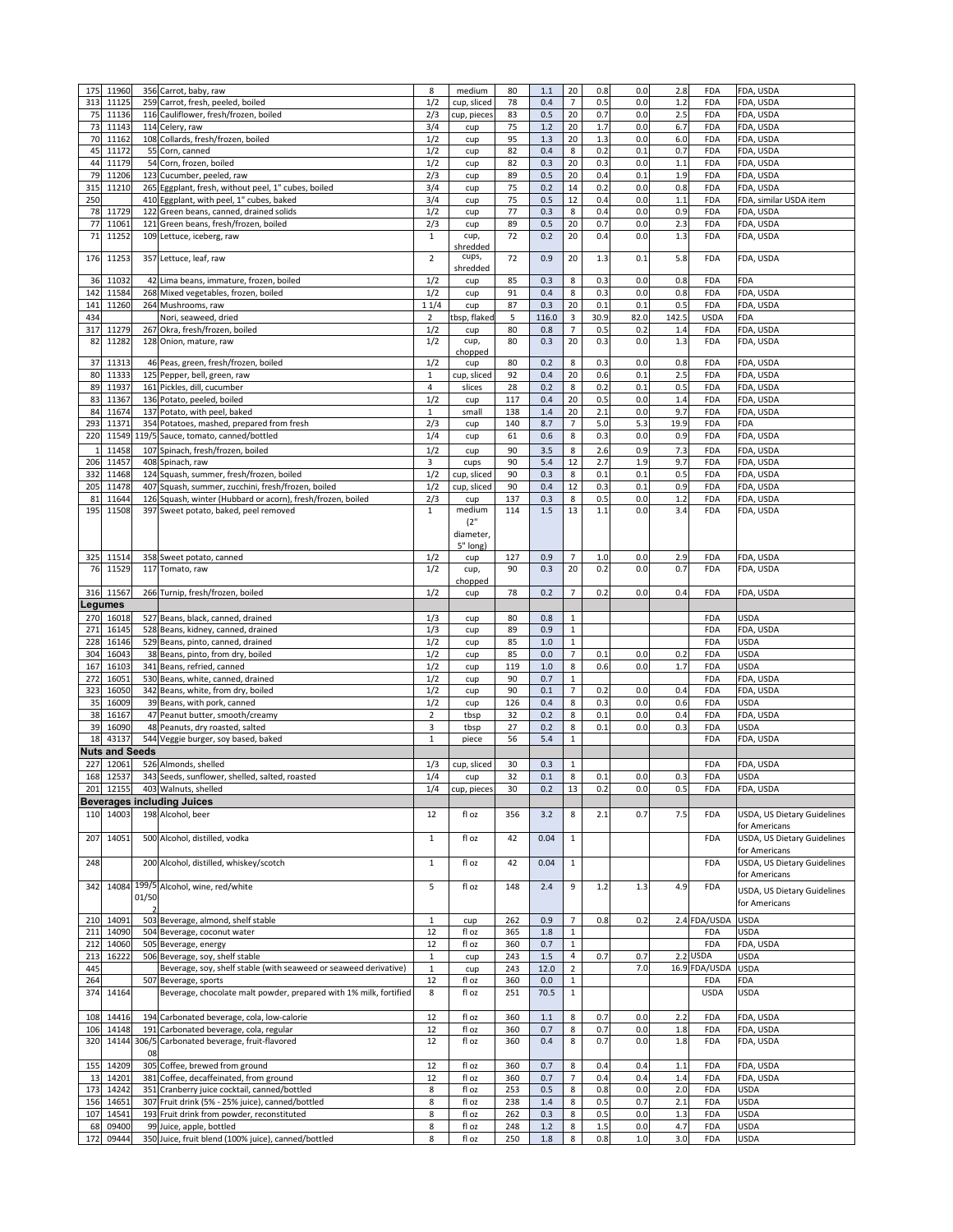| 138                 | 09130                 | 257 Juice, grape, bottled                                                  | 8                              | fl oz         | 253      | 0.8            | 8                     | 0.5        | 0.3        | 2.0   | <b>FDA</b>                     | <b>USDA</b>       |
|---------------------|-----------------------|----------------------------------------------------------------------------|--------------------------------|---------------|----------|----------------|-----------------------|------------|------------|-------|--------------------------------|-------------------|
| 69                  | 09123                 | 100 Juice, grapefruit, bottle/carton                                       | 8                              | fl oz         | 246      | 1.5            | 8                     | 0.7        | 0.7        | 3.0   | <b>FDA</b>                     | <b>USDA</b>       |
| 225                 | 09152                 | 524 Juice, lemon, bottled                                                  | $\mathbf{1}$                   | tsp           | 5        | 0.2            |                       |            |            |       | <b>FDA</b>                     | FDA, USDA         |
| 174                 | 09207                 | 352 Juice, orange, bottle/carton                                           | 8                              | fl oz         | 249      | 25.1           | 8                     | 20.4       | 4.2        | 60.3  | <b>FDA</b>                     | <b>USDA</b>       |
| 338                 | 09209                 | 98 Juice, orange, from frozen concentrate, reconstituted                   | 8                              | fl oz         | 249      | 1.0            |                       | 0.5        | 0.5        | 1.7   | <b>FDA</b>                     | <b>USDA</b>       |
| 137                 | 09409                 | 256 Juice, pineapple, canned                                               | 8                              | fl oz         | 250      | 0.8            | 8                     | 0.5        | 0.0        | 1.5   | <b>FDA</b>                     | <b>USDA</b>       |
| 339                 | 09294                 | 103 Juice, prune, bottled                                                  | 8                              | fl oz         | 256      | 3.3            |                       | 3.3        | 1.0        | 8.2   | <b>FDA</b>                     | <b>USDA</b>       |
| 314                 | 11886                 | 261 Juice, tomato, bottled                                                 | 8                              | fl oz         | 243      | 2.7            | $\overline{7}$        | 0.7        | 1.7        | 3.4   | <b>FDA</b>                     | <b>USDA</b>       |
| 226                 | 11578                 | 525 Juice, tomato-vegetable, bottled                                       | 8                              | fl oz         | 253      | $1.0$          | $\mathbf 1$           |            |            |       | <b>FDA</b>                     | <b>USDA</b>       |
| 310                 | 14293                 | 105 Lemonade, from frozen concentrate, reconstituted                       | 8                              | fl oz         | 247      | 0.2            |                       | 0.2        | 0.0        | 0.5   | <b>FDA</b>                     | <b>USDA</b>       |
| 322                 |                       | 331 Meal replacement, liquid, ready to drink (RTD), assorted flavors       | 8                              | fl oz         | 252      | 110.3          | 8                     | 113.3      | 45.9       | 359.6 | <b>FDA</b>                     | Similar USDA item |
|                     | 14066                 |                                                                            |                                |               | 18.2     |                |                       |            |            |       | <b>FDA</b>                     |                   |
| 215                 |                       | 510 Powder, protein                                                        | 3                              | tbsp          |          | 13.8           | 1                     |            |            |       |                                |                   |
| 109                 | 14355                 | 197 Tea, brewed from tea bag                                               | 12                             | fl oz         | 360      | 0.4            | 8<br>$\overline{7}$   | 0.4        | 0.0        | 1.4   | <b>FDA</b>                     | FDA, USDA         |
| 14                  | 14352                 | 382 Tea, decaffeinated, brewed from tea bag                                | 12                             | fl oz         | 360      | 0.4            |                       | 0.4        | 0.0        | 0.7   | <b>FDA</b>                     | FDA, USDA         |
| 184                 | 14555                 | 380 Water, mineral/spring, bottled                                         | 12                             | fl oz         | 360      | 1.1            | 20                    | 0.7        | 0.0        | 2.5   | <b>FDA</b>                     | FDA, USDA         |
| 439                 | 14411                 | Water, tap, drinking                                                       | 12                             | fl oz         | 360      | 4.0            | 40                    | 7.2        | 0.0        | 39.2  | <b>USDA</b>                    | FDA, USDA         |
| <b>Seafood</b>      |                       |                                                                            |                                |               |          |                |                       |            |            |       |                                |                   |
| 389                 | 15141                 | Crustaceans, crab, blue, canned                                            | 3                              | OZ            | 85       | 32.1           | $\overline{3}$        | 10.5       | 23.2       | 43.8  | <b>USDA</b>                    | FDA, USDA         |
| 390                 | 15148                 | Crustaceans, lobster, northern, cooked, moist heat                         | $\overline{3}$                 | <b>OZ</b>     | 85       | 157.3          | $\overline{3}$        | 37.4       | 118.2      | 192.1 | <b>USDA</b>                    | FDA, USDA         |
| 391                 | 15149                 | Crustaceans, shrimp, mixed species, raw                                    | $\overline{4}$                 | <b>OZ</b>     | 110      | 16.2           | 9                     | 11.8       | 8.1        | 42.4  | <b>USDA</b>                    | FDA, USDA         |
| 132                 | 15151                 | 244 Crustaceans, shrimp, precooked, shell removed, no tail                 | 3                              | <b>OZ</b>     | 85       | 13.1           | 24                    | 9.9        | 2.9        |       | 46.6 FDA/USDA FDA, USDA        |                   |
| 33                  | 15027                 | 34 Fish sticks or patty, frozen, oven-cooked                               | 3                              | <b>OZ</b>     | 85       | 58.4           | 12                    | 25.1       | 21.4       |       | 113.9 FDA/USDA FDA, USDA       |                   |
| 165                 | 15235                 | 339 Fish, catfish, pan-cooked with oil                                     | 3                              | <b>OZ</b>     | 85       | 3.6            | 20                    | 1.6        | 1.2        | 6.9   | <b>FDA</b>                     | FDA, USDA         |
| 186                 | 15192                 | 387 Fish, cod, baked                                                       | $\mathsf{3}$                   | OZ            | 85       | 158.1          | 13                    | 59.5       | 80.8       | 278.0 | <b>FDA</b>                     | FDA, USDA         |
| 375                 | 15019                 | Fish, cod, Pacific, raw                                                    | $\overline{\mathbf{4}}$        | <b>OZ</b>     | 110      | 144.1          |                       | 74.8       | 56.1       | 265.1 | <b>USDA</b>                    | FDA, USDA         |
| 376                 | 15028                 | Fish, flatfish (flounder and sole species), raw                            | $\overline{4}$                 | <b>OZ</b>     | 110      | 15.7           | 4                     | 4.3        | 11.9       | 21.9  | <b>USDA</b>                    | FDA, USDA         |
| 377                 | 15033                 | Fish, haddock, raw                                                         | $\overline{4}$                 | <b>OZ</b>     | 110      | 249.7          | 3                     | 96.8       | 151.8      | 345.4 | <b>USDA</b>                    | FDA, USDA         |
| 378                 | 15036                 | Fish, halibut, Atlantic and Pacific, raw                                   | 4                              | <b>OZ</b>     | 110      | 8.8            | 5                     | 1.4        | 8.1        | 11.3  | <b>USDA</b>                    | FDA, USDA         |
| 379                 | 15057                 | Fish, ocean perch, Atlantic, raw                                           | $\overline{4}$                 | <b>OZ</b>     | 110      | 10.2           | 4                     | 2.4        | 8.1        | 12.7  | <b>USDA</b>                    | FDA, USDA         |
| 396                 | 15266                 | Fish, pollock, Alaska, raw                                                 | $\overline{4}$                 | <b>OZ</b>     | 110      | 47.9           | $\mathbf{3}$          | 9.6        | 41.1       | 58.9  | <b>USDA</b>                    | FDA, USDA         |
| 380                 | 15070                 | Fish, rockfish, Pacific, mixed species, raw                                | 4                              |               | 110      | 15.4           | $\overline{3}$        | 5.3        | 11.8       | 21.5  | <b>USDA</b>                    | FDA, USDA         |
| 421                 | 35171                 | Fish, salmon, chum, dried (Alaska Native)                                  | $\mathbf{1}$                   | ΟZ            | 30       | 11.5           |                       |            |            |       | <b>USDA</b>                    | <b>FDA</b>        |
|                     |                       |                                                                            | 3                              | portion       | 85       | 13.0           | $\overline{2}$        |            | 8.5        | 17.4  | <b>USDA</b>                    | FDA, USDA         |
| 395                 | 15260                 | Fish, salmon, pink, canned, drained solids                                 |                                | <b>OZ</b>     |          |                |                       |            |            |       |                                |                   |
| 381                 | 15083                 | Fish, salmon, pink, raw<br>Fish, salmon, sockeye, canned, drained solids   | $\overline{4}$                 | <b>OZ</b>     | 110      | 28.8<br>18.7   | 5                     | 17.3       | 13.0       | 54.7  | <b>USDA</b>                    | FDA, USDA         |
| 384                 | 15087                 |                                                                            | $\mathsf{3}$                   | <b>OZ</b>     | 85       |                | $\mathbf{1}$          |            |            |       | <b>USDA</b>                    | FDA, USDA         |
| 382                 | 15085                 | Fish, salmon, sockeye, raw                                                 | $\overline{4}$                 | OZ            | 110      | 15.7           | $\overline{2}$        |            | 12.8       | 18.7  | <b>USDA</b>                    | FDA, USDA         |
| 158                 | 15237                 | 318 Fish, salmon, steaks/fillets, baked                                    | 3                              | <b>OZ</b>     | 85       | 14.0           | 10                    | 7.3        | 3.2        |       | 23.6 FDA/USDA                  | FDA, USDA         |
| 422                 | 35184                 | Fish, smelt, dried (Alaska Native)                                         | $\mathbf{1}$                   | portion       | 30       | 64.8           | $\mathbf{1}$          |            |            |       | <b>USDA</b>                    | <b>FDA</b>        |
| 371                 |                       | Fish, swai, cooked                                                         | $\mathbf{3}$                   | <b>OZ</b>     | 85       | $\langle 9$    | $\overline{2}$        |            |            |       | <b>USDA</b>                    | FDA, USDA         |
| 385                 | 15110                 | Fish, swordfish, raw                                                       | $\overline{a}$                 | <b>OZ</b>     | 110      | 21.5           | $\overline{4}$        | 4.2        | 18.0       | 27.4  | <b>USDA</b>                    | FDA, USDA         |
| 187                 | 15262                 | 388 Fish, tilapia, baked                                                   | 3                              | <b>OZ</b>     | 85       | 3.9            | 13                    | 1.3        | 2.1        | 7.4   | <b>FDA</b>                     | FDA, USDA         |
| 386                 | 15115                 | Fish, trout, rainbow, wild, raw                                            | $\overline{4}$                 | <b>OZ</b>     | 110      | < 10           | $\mathbf{1}$          |            |            |       | <b>USDA</b>                    | FDA, USDA         |
| 166                 | 15121                 | 340 Fish, tuna, canned in water, drained                                   | 3                              | OZ            | 85       | 7.2            | 13                    | 1.5        | 5.6        |       | 10.1 FDA/USDA                  | FDA, USDA         |
| 388                 | 15118                 | Fish, tuna, fresh, bluefin, cooked, dry heat                               | $\mathsf{3}$                   | <b>OZ</b>     | 85       | 19.6           | 4                     | 3.7        | 14.9       | 23.9  | <b>USDA</b>                    | FDA, USDA         |
| 387                 | 15117                 | Fish, tuna, fresh, bluefin, raw                                            | $\overline{\mathbf{4}}$        | OZ            | 110      | 19.4           | 4                     | 6.5        | 12.7       | 28.1  | <b>USDA</b>                    | FDA, USDA         |
| 420                 | 35091                 | Fish, whitefish, broad, including head, eyes, cheeks and soft bones        | 4                              | <b>OZ</b>     | 110      | 37.0           | $\mathbf{1}$          |            |            |       | <b>USDA</b>                    | FDA, USDA         |
|                     |                       | (Alaska Native), raw                                                       |                                |               |          |                |                       |            |            |       |                                |                   |
| 392                 | 15160                 | Mollusks, clam, mixed species, canned, drained solids                      | $\mathbf{3}$                   | OZ            | 85       | 56.5           | 4                     | 7.7        | 49.2       | 66.3  | <b>USDA</b>                    | FDA, USDA         |
| 393                 | 15169                 | Mollusks, oyster, eastern, wild, cooked, moist heat                        | $\overline{3}$                 | OZ            | 85       | 92.7           | 3                     | 21.8       | 69.2       | 112.2 | <b>USDA</b>                    | FDA, USDA         |
| 394                 | 15172                 | Mollusks, scallop, mixed species, raw                                      | $\overline{4}$                 | OZ            | 110      | $<10$          | $\boldsymbol{\Delta}$ |            |            |       | <b>USDA</b>                    | FDA, USDA         |
| Grains <sup>2</sup> |                       |                                                                            |                                |               |          |                |                       |            |            |       |                                |                   |
| 16                  | 20081                 | 900 Flour, white, all-purpose                                              | 1/4                            | cup           | 30       | 0.7            | $\mathbf{1}$          |            |            |       | <b>FDA</b>                     | FDA, USDA         |
| 53                  | 20110                 | 69 Noodles, egg, enriched, boiled                                          | 3/4                            |               | 120      | 4.2            | 8                     | 1.4        | 2.0        | 5.9   | <b>FDA</b>                     | <b>USDA</b>       |
| 347                 | 20321                 | Pasta, enriched, boiled in water with iodized salt using amount per        | $\mathbf{1}$                   | cup<br>cup    | 132      | 38.1           | $\overline{2}$        |            | 36.6       | 39.7  | <b>USDA</b>                    | <b>USDA</b>       |
|                     |                       | pasta label                                                                |                                |               |          |                |                       |            |            |       |                                |                   |
| 232                 | 20134                 | 539 Pasta, rice noodles, cooked                                            | 3/4                            |               | 132      | 2.0            |                       |            |            |       | <b>FDA</b>                     | <b>USDA</b>       |
| 171                 | 20121                 | 347 Pasta, spaghetti, enriched, boiled                                     | $\mathbf{1}$                   | cup           | 124      | 0.1            | 8                     | 0.2        | 0.0        | 0.5   | <b>FDA</b>                     | FDA, USDA         |
| 233                 | 20125                 | 540 Pasta, whole wheat, cooked                                             | $\mathbf{1}$                   | cup           | 151      | 0.9            | 1                     |            |            |       | <b>FDA</b>                     | <b>USDA</b>       |
| 223                 | 20137                 | 522 Quinoa, cooked                                                         | 3/4                            | cup           | 140      | 1.5            | $\mathbf{1}$          |            |            |       | <b>FDA</b>                     | FDA, USDA         |
| 200                 | 20041                 | 402 Rice, brown, cooked                                                    | 3/4                            | cup           | 146      | 0.9            | 13                    | 0.6        | 0.0        | 2.3   | <b>FDA</b>                     | <b>USDA</b>       |
| 40                  | 20051                 | 50 Rice, white, enriched, cooked                                           | 3/4                            | cup<br>cup    | 140      | 0.7            | 19                    | 0.4        | 0.0        | 1.5   | <b>FDA</b>                     | FDA, USDA         |
| <b>Cereals</b>      |                       |                                                                            |                                |               |          |                |                       |            |            |       |                                |                   |
|                     |                       |                                                                            |                                |               |          |                |                       |            |            |       |                                |                   |
| 254                 |                       | 74 Cereal, bran with raisins                                               | 3/4                            | cup           | 45       | 0.5            | 8                     | 0.2        | 0.3        | 0.8   | <b>FDA</b>                     | <b>USDA</b>       |
| 253                 |                       | 71 Cereal, corn flakes                                                     | 11/2                           | cup           | 42       | 0.1            | 8                     | 0.2        | 0.0        | 0.5   | <b>FDA</b>                     | <b>USDA</b>       |
| 43                  | 08091                 | 53 Cereal, corn/hominy grits, enriched, cooked                             | $\mathbf{1}$                   | cup           | 257      | 0.0            | 8                     | 0.3        | 0.0        | 0.5   | <b>FDA</b>                     | <b>USDA</b>       |
| 42                  | 08169                 | 52 Cereal, cream of wheat (farina), enriched, cooked                       | $\mathbf{1}$                   | cup           | 251      | 0.5            | 8                     | 1.3        | 0.0        | 3.3   | <b>FDA</b>                     | <b>USDA</b>       |
| 255                 |                       | 75 Cereal, crisped rice                                                    | 11/3                           | cup           | 37       | 0.1            | 8                     | 0.1        | 0.0        | 0.3   | <b>FDA</b>                     | <b>USDA</b>       |
| 306                 |                       | 72 Cereal, fruit-flavored, sweetened <sup>3</sup>                          | $\mathbf{1}$                   | cup           | 36       | 0.3            |                       | 0.2        | 0.1        |       | 0.5 FDA/USDA USDA              |                   |
| 266                 |                       | 512 Cereal, granola                                                        | 1/2                            | cup           | 48       | $5.2$          | $\mathbf{1}$          |            |            |       | <b>FDA</b>                     | <b>USDA</b>       |
| 308                 |                       | 76 Cereal, granola with raisins                                            | 1/3                            | cup           | 34       | 4.8            | $\overline{7}$        | 1.4        | 3.2        | 6.9   | <b>FDA</b>                     | <b>USDA</b>       |
| 256                 |                       | 77 Cereal, oat ring                                                        | 11/2                           | cup           | 42       | 0.4            | 8                     | 0.1        | 0.2        | 0.5   | <b>FDA</b>                     | <b>USDA</b>       |
| 267                 |                       | 513 Cereal, oat ring, honey                                                | 11/2                           | cup           | 42       | 0.6            |                       |            |            |       | <b>FDA</b>                     | Similar USDA item |
| 41                  | 08121                 | 51 Cereal, oatmeal, plain, cooked                                          | $\mathbf{1}$                   | cup           | 234      | 0.7            | 8                     | 0.9        | 0.0        | 2.6   | <b>FDA</b>                     | FDA, USDA         |
| 307                 |                       | 73 Cereal, shredded wheat                                                  | 3/4                            | cup           | 36       | 0.0            | 7                     | 0.1        | 0.0        | 0.2   | <b>FDA</b>                     | <b>USDA</b>       |
| 268                 |                       | 514 Cereal, shredded wheat, frosted                                        | 3/4                            | cup           | 40       | 0.4            | $\mathbf{1}$          |            |            |       | <b>FDA</b>                     | FDA, USDA         |
| 269                 | 08145                 | 515 Cereal, whole wheat, cooked                                            | $\mathbf{1}$                   | cup           | 242      | 1.2            | $\mathbf 1$           |            |            |       | <b>FDA</b>                     | <b>USDA</b>       |
|                     | <b>Baked Products</b> |                                                                            |                                |               |          |                |                       |            |            |       |                                |                   |
|                     | 133 18002             | 249 Bagel, plain, toasted                                                  | $\mathbf{1}$                   | medium        | 105      | 1.6            | 21                    | 2.1        | 0.0        |       | 9.8 FDA/USDA USDA              |                   |
|                     |                       |                                                                            |                                | (3.5" to 4"   |          |                |                       |            |            |       |                                |                   |
|                     |                       |                                                                            |                                | diameter)     |          |                |                       |            |            |       |                                |                   |
| 305                 | 18015                 | 61 Biscuits, refrigerated-type, baked                                      | $\mathbf{1}$                   | biscuit       | 51       | 1.6            | 8                     | 1.2        | 0.4        |       | 3.8 FDA/USDA USDA              |                   |
| 344                 | 28397                 | 248 Bread, multigrain <sup>4</sup>                                         | $\overline{2}$                 | slices        | 50       | 0.9            | $\overline{a}$        | 1.0        | 0.0        | 2.2   | <b>FDA</b>                     | <b>FDA</b>        |
|                     |                       |                                                                            |                                |               |          |                |                       |            |            |       |                                |                   |
|                     |                       |                                                                            |                                |               |          |                |                       |            |            |       |                                |                   |
| 337<br>199          | 18060<br>18350        | 64 Bread, rye<br>401 Bread, white roll/bun (hamburger/hotdog) <sup>5</sup> | $\overline{2}$<br>$\mathbf{1}$ | slices<br>bun | 50<br>50 | 0.3<br>$1.1\,$ | 8                     | 0.2<br>1.5 | 0.0<br>0.0 | 0.5   | <b>FDA</b><br>4.8 FDA/USDA FDA | <b>FDA</b>        |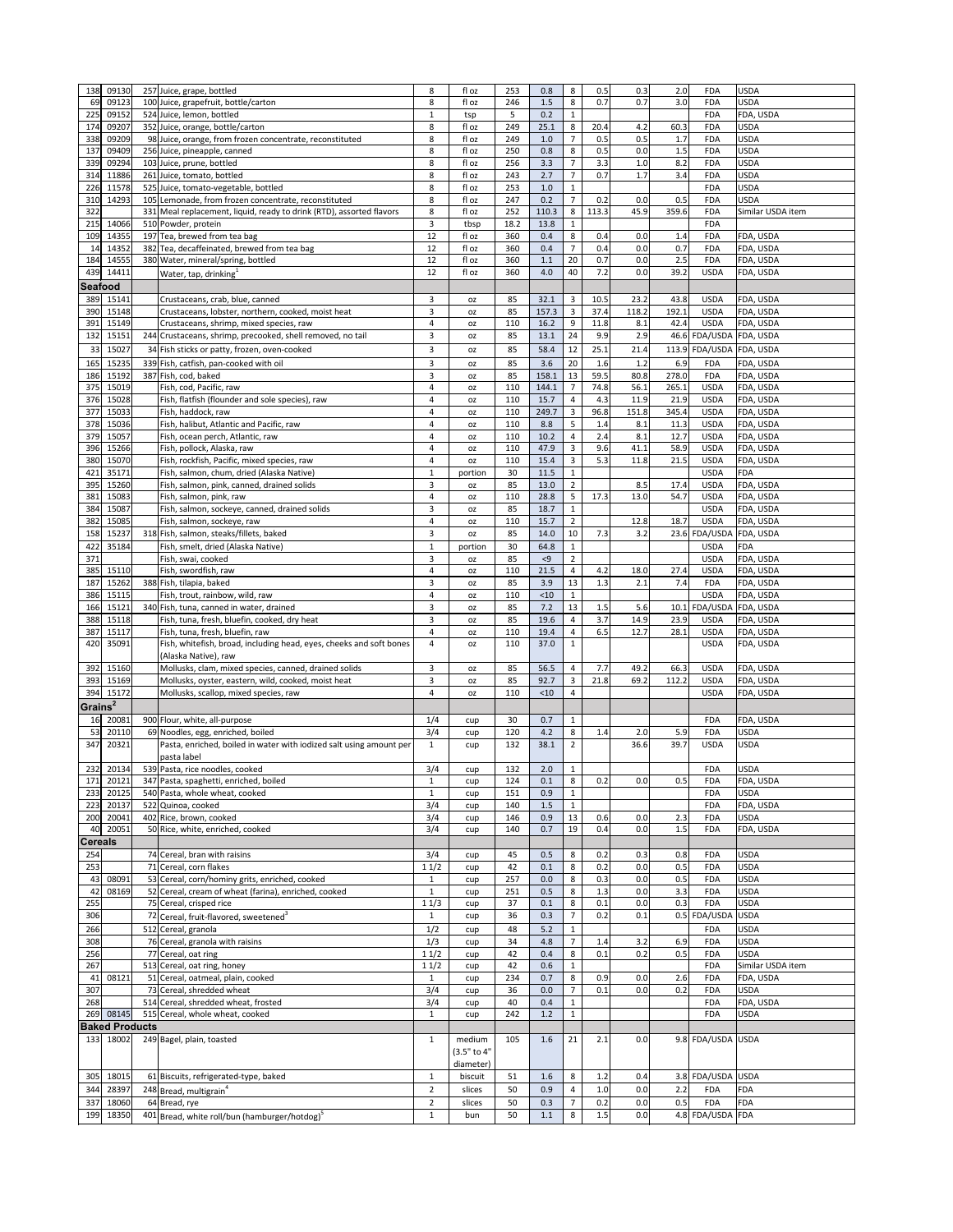| 442       | 18350               | 401* Bread, white roll/bun (hamburger/hotdog), with iodate dough                           | 1                   | bun                    | 50        | 598            | 11                      | 146.0      | 414.0      |            | 865.0 FDA/USDA FDA        |                                  |
|-----------|---------------------|--------------------------------------------------------------------------------------------|---------------------|------------------------|-----------|----------------|-------------------------|------------|------------|------------|---------------------------|----------------------------------|
|           |                     | conditioner                                                                                |                     |                        |           |                |                         |            |            |            |                           |                                  |
| 46        | 18069               | 58 Bread, white, enriched, pre-sliced <sup>6</sup>                                         | $\overline{2}$      | slices                 | 50        | 0.95           | 12                      | 1.25       | 0.0        |            | 4.75 FDA/USDA USDA        |                                  |
| 440       | 18069               | 58* Bread, white, enriched, pre-sliced, with iodate dough conditioner                      | $\overline{2}$      | slices                 | 50        | 320            | 13                      | 105        | 194        |            | 590 FDA/USDA USDA         |                                  |
|           |                     |                                                                                            |                     |                        |           |                |                         |            |            |            |                           |                                  |
| 48        | 18075               | $62$ Bread, whole-wheat, commercially prepared <sup>'</sup>                                | $\overline{2}$      | slices                 | 50        | 1.4            | 13                      | 1.15       | 0.35       | 4.75       | <b>FDA</b>                | <b>USDA</b>                      |
| 441       | 18075               | 62* Bread, whole-wheat, commercially prepared, with iodate dough                           | $\overline{2}$      | slices                 | 50        | 309            | 5                       | 122        | 178.5      |            | 505 FDA/USDA USDA         |                                  |
|           |                     | conditioner                                                                                |                     |                        |           |                |                         |            |            |            |                           |                                  |
| 15        | 18079               | 903 Breadcrumbs                                                                            | 1/4                 | cup                    | 30        | 54             | 1                       |            |            |            | <b>FDA</b>                | <b>FDA</b>                       |
| 170       | 18362               | 345 Breakfast tart/toaster pastry <sup>8</sup>                                             | $\mathbf{1}$        | pastry (4-             | 110       | 3.3            |                         | 2.2        | 0.0        | 5.9        | <b>FDA</b>                | <b>FDA</b>                       |
|           |                     |                                                                                            |                     | 1/4"                   |           |                |                         |            |            |            |                           |                                  |
|           |                     |                                                                                            |                     | diameter)              |           |                |                         |            |            |            |                           |                                  |
|           |                     |                                                                                            | 1                   | 23/4"                  | 56        | 5.9            |                         | 7.5        | 0.5        | 23.6       |                           | <b>USDA</b>                      |
| 146       | 18151               | 291 Brownie, commercially prepared                                                         |                     | square                 |           |                | 8                       |            |            |            | <b>FDA</b>                |                                  |
| -99       | 18096               | $178$ Cake, chocolate with chocolate icing, commercially prepared <sup>9</sup>             | $\mathbf{1}$        | piece (1/8             | 64        | 4.9            | 19                      | 1.3        | 2.6        | 7.0        | <b>FDA</b>                | <b>USDA</b>                      |
|           |                     |                                                                                            |                     | of 18 oz               |           |                |                         |            |            |            |                           |                                  |
| 263       |                     |                                                                                            |                     | cake)                  | 64        | 11.1           | 18                      | 12.2       | 2.9        | 46.1       | <b>FDA</b>                | Similar USDA item                |
|           |                     | 369 Cake, white with white icing, commercially prepared <sup>10</sup>                      | $\mathbf{1}$        | piece (1/8<br>of 18 oz |           |                |                         |            |            |            |                           |                                  |
|           |                     |                                                                                            |                     | cake)                  |           |                |                         |            |            |            |                           |                                  |
| 399       | 18140               |                                                                                            |                     | piece (1/8             | 64        | 5.3            | 3                       | 1.0        | 4.7        | 6.4        | <b>USDA</b>               | <b>USDA</b>                      |
|           |                     | Cake, yellow with chocolate frosting, commercially prepared                                | $\mathbf{1}$        | of 18 oz               |           |                |                         |            |            |            |                           |                                  |
|           |                     |                                                                                            |                     | cake)                  |           |                |                         |            |            |            |                           |                                  |
| 185       | 18964               | 386 Cinnamon roll, from package, iced                                                      | $\mathbf{1}$        | roll                   | 65        | 3.3            | 15                      | 1.9        | 0.8        | 7.5        | <b>FDA</b>                | <b>USDA</b>                      |
| 100       | 18160               | 183 Cookies, from package, chocolate chip                                                  | $\overline{2}$      | cookies                | 30        | 0.4            | 9                       | 0.3        | 0.1        |            | 0.8 FDA/USDA              | FDA, USDA                        |
| 101       | 18166               | 184 Cookies, from package, sandwich with crème filling                                     | 3                   | cookies                | 36        | 0.2            | 8                       | 0.1        | 0.0        | 0.4        | <b>FDA</b>                | <b>USDA</b>                      |
| 147       | 18204               | 292 Cookies, from package, sugar <sup>11</sup>                                             | $2^{\circ}$         | cookies                | 34        | 1.9            | 6                       | 0.8        | 0.9        | 3.0        | <b>FDA</b>                | <b>USDA</b>                      |
| 47        | 18024               | 60 Cornbread, homemade                                                                     | $\mathbf{1}$        | piece                  | 65        | 14.0           | 8                       | 4.2        | 8.0        | 20.2       | <b>FDA</b>                | <b>USDA</b>                      |
| 398       | 18023               | Cornbread, from dry mix, prepared with 2% milk, margarine, and                             | $\mathbf{1}$        | piece                  | 60        | 10.0           | $\mathbf{1}$            |            |            |            | <b>USDA</b>               | <b>USDA</b>                      |
|           |                     | eggs                                                                                       |                     |                        |           |                |                         |            |            |            |                           |                                  |
|           | 136 18229           | 252 Crackers, butter-type                                                                  | 10                  | crackers               | 32        | 0.2            | 8                       | 0.2        | 0.0        | 0.6        | <b>FDA</b>                | <b>USDA</b>                      |
| 229       | 18214               | 531 Crackers, cheese, regular                                                              | 30                  | crackers,              | 30        | 4.3            | 2                       |            | 3.1        |            | 5.5 FDA/USDA FDA, USDA    |                                  |
|           |                     |                                                                                            |                     | 1" square              |           |                |                         |            |            |            |                           |                                  |
| 135       | 18173               | 251 Crackers, graham                                                                       | $2^{\circ}$         | crackers               | 30        | 0.3            | 8                       | 0.2        | 0.1        | 0.5        | <b>FDA</b>                | FDA, USDA                        |
| 51        | 18228               | 66 Crackers, saltine                                                                       | 10                  | crackers,              | 30        | 0.2            | 8                       | 0.1        | 0.0        | 0.2        | <b>FDA</b>                | FDA, USDA                        |
|           |                     |                                                                                            |                     | square                 |           |                |                         |            |            |            |                           |                                  |
| 145       | 18248               | 290 Doughnut, cake-type, plain, commercially prepared                                      | $\mathbf{1}$        | medium (3              | 55        | 9.6            | 8                       | 8.8        | 2.8        | 22.7       | <b>FDA</b>                | FDA, USDA                        |
|           |                     |                                                                                            |                     | 1/4"                   |           |                |                         |            |            |            |                           |                                  |
|           |                     |                                                                                            |                     | diameter)              |           |                |                         |            |            |            |                           |                                  |
| 134       | 18437               | 250 English muffin, plain, toasted                                                         | 1                   | muffin                 | 55        | 1.3            | 20                      | 1.8        | 0.0        | 8.5        | <b>FDA</b>                | FDA, USDA                        |
| 50        | 18274               | 65 Muffin, blueberry, commercially prepared                                                | 1                   | small (2-              | 66        | 8.5            | 20                      | 3.8        | 5.3        | 22.8       | <b>FDA</b>                | <b>USDA</b>                      |
|           |                     |                                                                                            |                     | 3/4"                   |           |                |                         |            |            |            |                           |                                  |
|           |                     |                                                                                            |                     | diameter)              |           |                | 10                      | 1.8        | 3.1        | 10.0       | <b>USDA</b>               | <b>USDA</b>                      |
|           |                     |                                                                                            |                     |                        |           |                |                         |            |            |            |                           |                                  |
| 169       | 18936               | 344 Pancakes, frozen, heated                                                               | $\overline{2}$      | pancakes               | 96        | 6.5            |                         |            |            |            |                           |                                  |
| 234       | 18335               | 541 Pie crust, commercially prepared                                                       | 1                   | slice (1/8             | 19        | 0.2            |                         |            |            |            | <b>FDA</b>                | <b>USDA</b>                      |
|           |                     |                                                                                            |                     | of 9"                  |           |                |                         |            |            |            |                           |                                  |
|           |                     |                                                                                            | 1                   | diameter)              |           |                | 8                       |            |            |            |                           |                                  |
| 102       | 18443               | 185 Pie, apple, fresh/frozen, commercially prepared                                        |                     | slice (1/8<br>of 9"    | 125       | 0.8            |                         | 0.6        | 0.0        | 1.5        | <b>FDA</b>                | FDA, USDA                        |
|           |                     |                                                                                            |                     | diameter)              |           |                |                         |            |            |            |                           |                                  |
| 103       | 18326               | 186 Pie, pumpkin, fresh/frozen, commercially prepared                                      | $\mathbf{1}$        | slice                  | 133       | 29.5           | 8                       | 5.1        | 23.3       | 39.2       | <b>FDA</b>                | <b>USDA</b>                      |
|           | 18244               | 182 Sweet roll/Danish pastry                                                               | 1                   | pastry (4-             | 65        | 3.9            | 4                       | 0.9        | 2.9        | 5.0        | <b>FDA</b>                | <b>USDA</b>                      |
|           |                     |                                                                                            |                     | 1/4"                   |           |                |                         |            |            |            |                           |                                  |
|           |                     |                                                                                            |                     | diameter)              |           |                |                         |            |            |            |                           |                                  |
| 198       | 18363               | 400 Tortilla, corn                                                                         | $\overline{2}$      | tortillas              | 48        | 0.5            | $\mathbf{1}$            |            |            |            | <b>FDA</b>                | <b>USDA</b>                      |
| 49        | 18970               | 63 Tortilla, flour                                                                         | $\mathbf{1}$        | tortilla               | 49        | 0.5            | 19                      | 0.4        | 0.0        | 1.7        | <b>FDA</b>                | <b>USDA</b>                      |
| <b>Sw</b> |                     |                                                                                            |                     |                        |           |                |                         |            |            |            |                           |                                  |
| 216       | 19919               | 511 Candy, fruit snacks                                                                    | 3/4                 | cup                    | 30        | 0.1            | $\mathbf{1}$            |            |            |            | <b>FDA</b>                | FDA, USDA                        |
| 178       | 19155               | 371 Candy bar (chocolate, nougat, and nuts)                                                | $\mathbf{1}$        | bar                    | 28        | 4.8            | 8                       | 0.9        | 3.8        | 6.1        | <b>FDA</b>                | <b>USDA</b>                      |
| 104       | 19120               | 187 Candy bar, milk chocolate, plain                                                       | 1                   | bar                    | 28        | 13.1           | 8                       | 1.4        | 10.3       | 15.1       | <b>FDA</b>                | <b>USDA</b>                      |
| 148       | 19107               | 293 Candy, hard, assorted flavors                                                          | 3                   | pieces                 | 18        | 1.7            | 8                       | 2.4        | 0.0        | 6.4        | <b>FDA</b>                | <b>USDA</b>                      |
| 85<br>402 | 19411<br>19412      | 138 Chips, potato                                                                          | $22\,$<br>22        | chips<br>chips         | 28<br>28  | 0.8<br>0.4     | $\bf 8$<br>$\mathbf{1}$ | $1.0\,$    | 0.2        | 2.5        | <b>FDA</b><br><b>USDA</b> | <b>USDA</b><br>Similar USDA item |
| 52        | 25028               | Chips, potato, made from dried potatoes, cheese-flavor<br>67 Chips, corn/tortilla          | 1                   | OZ.                    | 28        | 0.4            | 8                       | 0.4        | 0.0        | 1.3        | <b>FDA</b>                | FDA                              |
| 105       | 19173               | 190 Gelatin dessert, assorted flavors, prepared                                            | 1/2                 | cup                    | 135       | 0.7            | 8                       | 0.5        | 0.1        | 1.9        | <b>FDA</b>                | <b>USDA</b>                      |
| 224       | 19015               | 523 Granola bar                                                                            | $\mathbf{1}$        | bar                    | 28        | 0.7            | $\mathbf{1}$            |            |            |            | <b>FDA</b>                | <b>USDA</b>                      |
| 327       |                     | 370 Granola bar, with raisins                                                              | $\mathbf{1}$        | bar                    | 28        | 0.6            | 7                       | 0.4        | 0.2        | 1.3        | <b>FDA</b>                | Similar USDA item                |
| 97        | 19296               | 172 Honey                                                                                  | $\mathbf{1}$        | tbsp                   | 21        | 0.1            | 8                       | 0.0        | 0.1        | 0.2        | <b>FDA</b>                | <b>USDA</b>                      |
| 151       | 19300               | 296 Jelly, assorted flavors                                                                | 1                   | tbsp                   | 21        | 0.2            | 8                       | 0.1        | 0.0        | 0.4        | <b>FDA</b>                | <b>USDA</b>                      |
| 144       | 19283               | 288 Popsicle, fruit-flavored <sup>12</sup>                                                 | 1.75                | 0Z                     | 52        | 0.8            | 2                       |            | 0.2        | 1.3        | <b>FDA</b>                | <b>USDA</b>                      |
| 179       | 25026               | 372 Popcorn, microwave, butter-flavored                                                    | 4                   | cups                   | 32        | 0.1            | 8                       | 0.1        | 0.0        | 0.2        | <b>FDA</b>                | <b>USDA</b>                      |
| 149       | 19047               | 294 Pretzels, hard, salted                                                                 | 5                   | twists                 | 30        | 0.2            | 8                       | 0.1        | 0.1        | 0.4        | <b>FDA</b>                | <b>USDA</b>                      |
| 235       | 19183               | 542 Pudding, ready-to-eat, chocolate                                                       | 1/2                 | cup                    | 108       | 14.4           |                         |            |            |            | <b>FDA</b>                | <b>USDA</b>                      |
| 326       |                     | 368 Pudding, ready-to-eat, assorted flavors other than chocolate                           | 1/2                 | cup                    | 108       | 5.1            |                         | 2.1        | 3.2        | 8.2        | <b>FDA</b>                | <b>USDA</b>                      |
| 401       | 19193               | Pudding, rice, ready-to-eat                                                                | 1/2                 | cup                    | 92        | 25.3           | $\mathbf{1}$            |            |            |            | <b>USDA</b>               | <b>USDA</b>                      |
| 289       | 19097               | 287 Sherbet, fruit-flavored <sup>13</sup>                                                  | 2/3                 | cup                    | 100       | 14.5           | 3                       | 0.7        | 13.7       | 15.1       | <b>FDA</b>                | <b>USDA</b>                      |
| 330       |                     | 385 Sorbet, fruit-flavored                                                                 | 2/3                 | cup                    | 100       | 1.1            | 4                       | 0.6        | 0.3        | 1.8        | <b>FDA</b>                | Similar USDA item                |
| 95        | 19335               | 169 Sugar, white, granulated                                                               | $\overline{2}$      | tsp                    | 8         | 0.008          | 8                       | 0.02       | 0.0        | 0.03       | <b>FDA</b>                | FDA, USDA                        |
| 150       | 19348               | 295 Syrup, chocolate                                                                       | $\overline{2}$      | tbsp                   | 38        | 0.3            | 8                       | 0.2        | 0.1        | 0.8        | <b>FDA</b>                | <b>USDA</b>                      |
| 96        | 19129               | 170 Syrup, pancake                                                                         | $2^{\circ}$         | tbsp                   | 40        | 0.1            | 8                       | 0.04       | 0.04       | 0.16       | <b>FDA</b>                | <b>USDA</b>                      |
|           | <b>Mixed Dishes</b> |                                                                                            |                     |                        |           |                |                         |            |            |            |                           |                                  |
| 284       |                     | 269 Beef stroganoff with noodles, homemade                                                 | $\mathbf{1}$        | cup                    | 256       | 15.9           | 7                       | 2.6        | 13.6       | 20.7       | <b>FDA</b>                | <b>FNDDS</b>                     |
| 88        | 22906               | 152 Chicken potpie, frozen, heated                                                         | $\mathbf{1}$        | single-                | 302       | 9.4            | 8                       | 3.0        | 5.7        | 14.2       | <b>FDA</b>                | <b>USDA</b>                      |
|           |                     |                                                                                            |                     | serve pie              |           |                |                         |            |            |            |                           |                                  |
| 86<br>294 | 22904<br>21127      | 145 Chili con carne with beans, canned<br>355 Coleslaw, mayonnaise-type, from grocery/deli | $\mathbf{1}$<br>1/2 | cup<br>cup             | 242<br>95 | 5.1<br>$1.7\,$ | 8<br>7                  | 1.5<br>0.8 | 3.1<br>1.0 | 6.8<br>2.7 | <b>FDA</b><br><b>FDA</b>  | <b>USDA</b><br><b>USDA</b>       |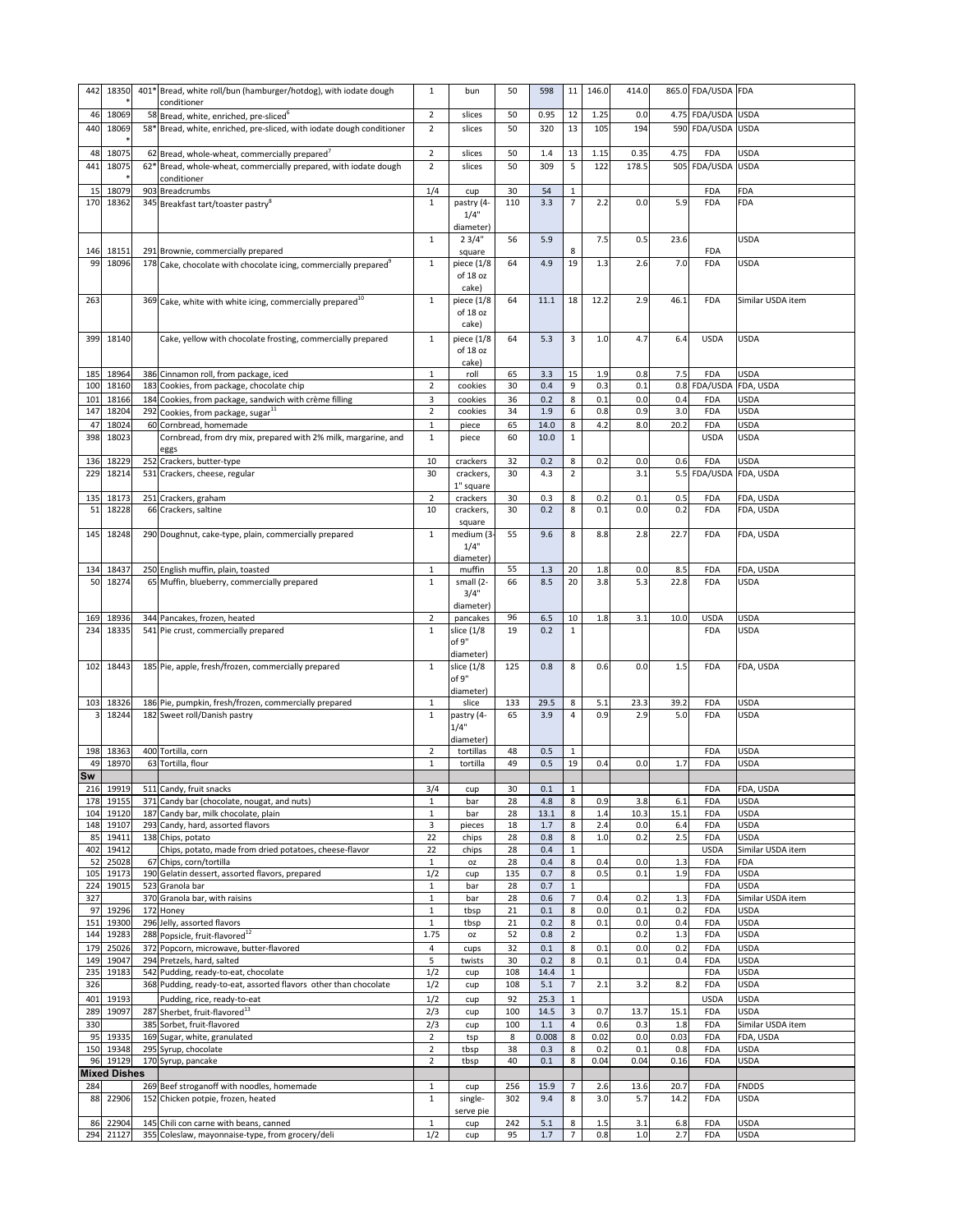| 411             | 22973             |    | Corn dogs, frozen, prepared                                          | $\overline{2}$    | corn dogs              | 156      | 37.0          | 1                                          |       |       |        | <b>USDA</b>               | <b>USDA</b>            |
|-----------------|-------------------|----|----------------------------------------------------------------------|-------------------|------------------------|----------|---------------|--------------------------------------------|-------|-------|--------|---------------------------|------------------------|
|                 |                   |    |                                                                      |                   |                        |          |               |                                            |       |       |        |                           |                        |
| 6               | 22977             |    | 361 Lasagna with meat, frozen, heated                                | $\mathbf{1}$      | 2.5" X 4"              | 206      | 17.3          | $\overline{7}$                             | 2.3   | 14.4  | 20.2   | <b>FDA</b>                | <b>FNDDS</b>           |
|                 |                   |    |                                                                      |                   | piece                  |          |               |                                            |       |       |        |                           |                        |
| 418             | 32019             |    | Lasagna, cheese, frozen, unprepared                                  | 1                 | $2.5"$ X 4"            | 227      | 24.3          | 5                                          | 7.7   | 16.8  | 34.1   | <b>USDA</b>               | <b>FNDDS</b>           |
|                 |                   |    |                                                                      |                   |                        |          |               |                                            |       |       |        |                           |                        |
|                 |                   |    |                                                                      |                   | piece                  |          |               |                                            |       |       |        |                           |                        |
| 87              | 22960             |    | 146 Macaroni and cheese, prepared from box mix                       | $\mathbf{1}$      | cup                    | 198      | 38.4          | 15                                         | 8.7   | 22.2  |        | 56.8 FDA/USDA USDA        |                        |
| 291             |                   |    | 346 Macaroni salad, from grocery/deli                                | 3/4               | cup                    | 153      | 4.9           | 7                                          | 1.8   | 2.9   | 8.1    | <b>FDA</b>                | <b>FNDDS</b>           |
| 245             |                   |    | 148 Meatloaf, beef, homemade                                         | 3                 |                        | 85       | 13.2          | $\overline{7}$                             | 9.1   | 6.9   | 29.2   | <b>FDA</b>                | FDA, USDA              |
|                 |                   |    |                                                                      |                   | OZ.                    |          |               |                                            |       |       |        |                           |                        |
| 416             | 32008             |    | Pasta mix, classic cheeseburger macaroni, unprepared                 | 1/5               | package                | 37       | $<$ 3         | 1                                          |       |       |        | <b>USDA</b>               | FNDDS, Branded Foods   |
|                 |                   |    |                                                                      |                   |                        |          |               |                                            |       |       |        |                           | database               |
| 417             | 32010             |    |                                                                      |                   |                        | 36       | 4.2           | $\overline{2}$                             |       | 2.7   | 5.4    | <b>USDA</b>               | Branded Foods database |
|                 |                   |    | Pasta mix, Italian lasagna, unprepared                               | 1/5               | package                |          |               |                                            |       |       |        |                           |                        |
| 409             | 21505             |    | Pizza, cheese topping, thin crust, frozen, baked                     | 1/4               | medium                 | 134      | 31.2          | $\overline{7}$                             | 6.7   | 21.7  | 39.3   | <b>USDA</b>               | USDA, FNDDS            |
|                 |                   |    |                                                                      |                   | pizza (11-             |          |               |                                            |       |       |        |                           |                        |
|                 |                   |    |                                                                      |                   | 13"                    |          |               |                                            |       |       |        |                           |                        |
|                 |                   |    |                                                                      |                   |                        |          |               |                                            |       |       |        |                           |                        |
|                 |                   |    |                                                                      |                   | diameter)              |          |               |                                            |       |       |        |                           |                        |
| 41 <sub>C</sub> | 22971             |    | Potato salad with egg                                                | 1/2               | cup                    | 125      | < 10          | 5                                          |       |       |        | <b>USDA</b>               | <b>USDA</b>            |
| 292             |                   |    | 353 Potato salad, mayonnaise-type, from grocery/deli                 | 1/2               |                        | 125      | 3.3           | $\overline{7}$                             | 2.1   | 0.0   | 6.3    | <b>FDA</b>                | Similar USDA item      |
|                 |                   |    |                                                                      |                   | cup                    |          |               |                                            |       |       |        |                           |                        |
| 244             |                   |    | 142 Spaghetti with meat sauce, homemade                              | $\mathbf{1}$      | cup                    | 250      | 4.5           | 7                                          | 1.5   | 2.5   | 6.5    | <b>FDA</b>                | <b>FNDDS</b>           |
| 438             |                   |    | Sushi, California roll                                               | 5                 | pieces                 | 150      | 46.5          | 3                                          | 14.3  | 30.0  | 54.9   | <b>USDA</b>               | <b>FNDDS</b>           |
| 415             | 32007             |    | Taquitos, frozen, beef and cheese, oven-heated                       | 3                 | pieces                 | 126      | < 10          | 1                                          |       |       |        | <b>USDA</b>               | <b>USDA</b>            |
|                 |                   |    |                                                                      |                   |                        |          |               |                                            |       |       |        |                           |                        |
| 414             | 32006             |    | Taquitos, frozen, chicken and cheese, oven-heated                    | 3                 | pieces                 | 126      | < 10          | $\mathbf{1}$                               |       |       |        | <b>USDA</b>               | <b>USDA</b>            |
| 285             |                   |    | 272 Tuna noodle casserole, homemade                                  | $\mathbf{1}$      | cup                    | 224      | 36.1          | $\overline{ }$                             | 20.8  | 23.5  | 80.9   | <b>FDA</b>                | <b>FNDDS</b>           |
| 419             | 32027             |    | Turnover, pepperoni pizza                                            | $\mathbf{1}$      | turnover               | 127      | 26.5          | $\mathbf{1}$                               |       |       |        | <b>USDA</b>               | <b>USDA</b>            |
|                 |                   |    |                                                                      |                   |                        |          |               |                                            |       |       |        |                           |                        |
|                 | <b>Fast Foods</b> |    |                                                                      |                   |                        |          |               |                                            |       |       |        |                           |                        |
| 197             | 21142             |    | 399 Biscuits, fast food                                              | $\mathbf{1}$      | biscuit                | 55       | 5.8           | 5                                          | 2.1   | 3.7   |        | 9.1 FDA/USDA FDA, USDA    |                        |
|                 |                   |    |                                                                      |                   |                        |          |               |                                            |       |       |        |                           |                        |
| 10              | 21064             |    | 365 Burrito with beef, beans and cheese, from Mexican carry-out      | $\mathbf{1}$      | burrito                | 241      | 13.0          | $\overline{7}$                             | 5.3   | 6.5   | 23.6   | <b>FDA</b>                | <b>USDA</b>            |
| 162             | 21469             |    | 336 Chicken breast, fried, with skin, fast food <sup>14</sup>        | 3                 | <b>OZ</b>              | 85       | 3.4           | 18                                         | 1.3   | 1.8   | 5.7    | <b>FDA</b>                | FDA, USDA              |
|                 |                   |    |                                                                      |                   |                        |          |               |                                            |       |       |        |                           |                        |
| 164             | 21470             |    | 338 Chicken leg, fried, with skin, fast food                         | 3                 | 0Z                     | 85       | 2.0           | 20                                         | 0.6   | 0.9   | 3.2    | <b>FDA</b>                | FDA, USDA              |
| 131             | 21229             |    | 241 Chicken nuggets, fast food                                       | $\overline{3}$    | <b>OZ</b>              | 85       | 1.6           | 20                                         | 1.2   | 0.4   | 6.2    | <b>FDA</b>                | FDA, USDA              |
| 303             | 01110             |    | 7 Milk shake, chocolate, fast food                                   | 8                 | fl oz                  | 227      | 80.1          | 7                                          | 21.3  | 51.3  | 103.1  | <b>FDA</b>                | FDA, USDA              |
|                 |                   |    |                                                                      |                   |                        |          |               |                                            |       |       |        |                           |                        |
|                 | 193 01111         |    | 394 Milk shake, vanilla, fast food                                   | 8                 | fl oz                  | 227      | 81.5          | 13                                         | 15.4  | 49.3  | 102.8  | <b>FDA</b>                | FDA, USDA              |
| 318             | 21302             |    | 281 Pizza, cheese and pepperoni, regular crust, from pizza carry-out | 1/8               | large (13-             | 124      | 14.5          | 11                                         | 5.5   | 8.8   |        | 24.3 FDA/USDA FNDDS       |                        |
|                 |                   |    |                                                                      |                   | 15"                    |          |               |                                            |       |       |        |                           |                        |
|                 |                   |    |                                                                      |                   |                        |          |               |                                            |       |       |        |                           |                        |
|                 |                   |    |                                                                      |                   | diameter)              |          |               |                                            |       |       |        |                           |                        |
|                 |                   |    |                                                                      |                   | pizza                  |          |               |                                            |       |       |        |                           |                        |
| 202             | 21299             |    | 404 Pizza, cheese, fast food                                         | 1/8               | large (13-             | 120      | 15.1          | 15                                         | 3.5   | 8.8   |        | 20.8 FDA/USDA FNDDS       |                        |
|                 |                   |    |                                                                      |                   |                        |          |               |                                            |       |       |        |                           |                        |
|                 |                   |    |                                                                      |                   | 15"                    |          |               |                                            |       |       |        |                           |                        |
|                 |                   |    |                                                                      |                   | diameter)              |          |               |                                            |       |       |        |                           |                        |
|                 |                   |    |                                                                      |                   | pizza                  |          |               |                                            |       |       |        |                           |                        |
|                 |                   |    |                                                                      |                   |                        |          |               |                                            |       |       |        |                           |                        |
| 435             |                   |    | Pizza, crust only, fast food                                         | 1/8               | large (13-             | 50       | < 5           | 9                                          |       |       |        | <b>USDA</b>               | estimate               |
|                 |                   |    |                                                                      |                   | 15"                    |          |               |                                            |       |       |        |                           |                        |
|                 |                   |    |                                                                      |                   |                        |          |               |                                            |       |       |        |                           |                        |
|                 |                   |    |                                                                      |                   | diameter)              |          |               |                                            |       |       |        |                           |                        |
|                 |                   |    |                                                                      |                   | pizza                  |          |               |                                            |       |       |        |                           |                        |
| 408             | 21484             |    | Pizza, with sausage topping, regular crust, fast food                | 1/8               | large (13-             | 138      | 18.2          | 1                                          |       |       |        | <b>USDA</b>               | <b>FNDDS</b>           |
|                 |                   |    |                                                                      |                   | 15"                    |          |               |                                            |       |       |        |                           |                        |
|                 |                   |    |                                                                      |                   |                        |          |               |                                            |       |       |        |                           |                        |
|                 |                   |    |                                                                      |                   | diameter)              |          |               |                                            |       |       |        |                           |                        |
|                 |                   |    |                                                                      |                   | pizza                  |          |               |                                            |       |       |        |                           |                        |
|                 |                   |    |                                                                      |                   |                        |          |               |                                            |       |       |        |                           |                        |
| 139             | 21138             |    | 258 Potatoes, French fries, fast food                                | $\mathbf{1}$      | "small"                | 71       | 1.6           | 20                                         | 1.6   | 0.0   | 7.2    | <b>FDA</b>                | FDA, USDA              |
|                 |                   |    |                                                                      |                   | serving                |          |               |                                            |       |       |        |                           |                        |
|                 | 21112             |    | 147 Sandwich, hamburger, single, large patty, fast food              |                   | sandwich               | 175      | 5.8           | $\overline{7}$                             | 2.5   | 3.5   | 10.3   | <b>FDA</b>                | <b>FNDDS</b>           |
|                 |                   |    |                                                                      | $\mathbf{1}$      |                        |          |               |                                            |       |       |        |                           |                        |
| 406             | 21092             |    | Sandwich, cheeseburger, double, regular patty, plain, fast food      | $\mathbf{1}$      | sandwich               | 270      | 30.0          | 8                                          | 7.3   | 20.0  | 39.4   | <b>USDA</b>               | <b>FNDDS</b>           |
| 443             | 21092             |    | Sandwich, cheeseburger, double, regular patty, fast food (bun w      | $\mathbf{1}$      | sandwich               |          |               | 4                                          | 259.2 |       |        |                           |                        |
|                 |                   |    |                                                                      |                   |                        | 270      | 750.6         |                                            |       |       |        | <b>USDA</b>               | <b>FNDDS</b>           |
|                 |                   |    | iodate dough conditioner)                                            |                   |                        |          |               |                                            |       | 442.8 | 1058.4 |                           |                        |
| 286             | 21096             |    |                                                                      |                   |                        |          |               |                                            |       |       |        |                           |                        |
|                 |                   |    | 275 Sandwich, cheeseburger, single, large patty, fast food           | $\mathbf{1}$      | sandwich               | 182      | 18.7          | 9                                          | 4.0   | 13.5  |        | 26.4 FDA/USDA USDA        |                        |
|                 |                   |    |                                                                      |                   |                        |          |               |                                            |       |       |        |                           |                        |
| 11              | 21490             |    | 366 Sandwich, chicken filet (broiled) sandwich, fast food            | $\mathbf{1}$      | sandwich               | 230      | 4.1           |                                            | 3.7   | 0.9   | 10.4   | <b>FDA</b>                | <b>USDA</b>            |
| 288             | 21021             |    | 278 Sandwich, egg, cheese, and ham on English muffin, fast food      | $\mathbf{1}$      | sandwich               | 126      | 30.9          | 8                                          | 7.4   | 20.3  |        | 40.1 FDA/USDA USDA        |                        |
| 287             | 21105             |    | 276 Sandwich, fish, fast food                                        | $\mathbf{1}$      | sandwich               | 220      | 79.6          | 10                                         | 27.1  | 50.4  |        | 125.2 FDA/USDA USDA       |                        |
|                 |                   |    |                                                                      |                   |                        |          |               |                                            |       |       |        |                           |                        |
| 405             | 21059             |    | Shrimp, breaded and fried, fast food                                 | 3                 | <b>OZ</b>              | 85       | < 10          | $\overline{2}$                             |       |       |        | <b>USDA</b>               | FDA, USDA              |
|                 | 21486             |    | 279 Taco/tostada with beef and cheese, from Mexican carry-out        | $\mathbf{1}$      | each                   | 102      | 7.1           |                                            | 2.8   | 4.5   | 12.1   | <b>FDA</b>                | <b>USDA</b>            |
|                 |                   |    |                                                                      |                   |                        |          |               |                                            |       |       |        |                           |                        |
|                 |                   |    | <b>Restaurant Foods (excluding Fast Food Restaurants)</b>            |                   |                        |          |               |                                            |       |       |        |                           |                        |
|                 |                   |    | 7 36603 362 Beef with vegetables in sauce, restaurant, Chinese       | $\mathbf{1}$      | cup                    | 162      | 7.0           | $\overline{7}$<br>$\overline{\phantom{a}}$ | 8.4   | 1.0   | 25.3   | <b>FDA</b>                | <b>FNDDS</b>           |
|                 |                   |    |                                                                      |                   |                        |          |               |                                            |       |       |        |                           |                        |
| 428             | 36050             |    | Cheese enchilada, restaurant, Mexican                                |                   | enchilada              | 137      | 22.1          | $\mathbf{1}$                               |       |       |        | <b>USDA</b>               | <b>USDA</b>            |
| 429             | 36052             |    | Cheese quesadilla, restaurant, Mexican                               | $\mathbf{1}$      | quesadilla             | 194      | 44.8          | 1                                          |       |       |        | <b>USDA</b>               | <b>USDA</b>            |
|                 |                   |    |                                                                      |                   | $(8-10"$               |          |               |                                            |       |       |        |                           |                        |
|                 |                   |    |                                                                      |                   |                        |          |               |                                            |       |       |        |                           |                        |
|                 |                   |    |                                                                      |                   | diameter)              |          |               |                                            |       |       |        |                           |                        |
| 430             | 36055             |    | Cheese ravioli with marinara sauce, restaurant, Italian              | $\mathbf{1}$      | cup                    | 250      | 53.8          | $\mathbf{1}$                               |       |       |        | <b>USDA</b>               | <b>FNDDS</b>           |
|                 | 36626             |    | 363 Chicken with vegetables in sauce, restaurant, Chinese            | 1                 | cup                    | 153      | 5.8           |                                            | 7.0   | 1.2   | 19.3   | <b>FDA</b>                | <b>USDA</b>            |
|                 |                   |    |                                                                      |                   |                        |          |               |                                            |       |       |        |                           |                        |
| 444             | 36033             |    | Fish fillet, parmesan crusted tilapia, restaurant, family style      | 3                 | <b>OZ</b>              | 85       | 11.1          | 1                                          |       |       |        | <b>USDA</b>               | FDA, USDA              |
| 436             |                   |    | Fish, salmon, grilled, restaurant                                    | 3                 | <b>OZ</b>              | 85       | < 10          | $\mathbf 1$                                |       |       |        | <b>USDA</b>               | FDA, USDA              |
| 423             | 36012             |    | Fried mozzarella sticks, restaurant, family style                    | 3                 | pieces                 | 93       | 35.4          | 3                                          | 3.8   | 31.8  | 39.3   | <b>USDA</b>               | <b>USDA</b>            |
|                 |                   |    |                                                                      |                   |                        |          |               |                                            |       |       |        |                           |                        |
|                 | 36602             |    | 364 Fried rice, meatless, restaurant, Chinese                        | 1                 | cup                    | 137      | 7.5           |                                            | 7.7   | 1.6   | 23.2   | <b>FDA</b>                | <b>USDA</b>            |
| 427             | 36041             |    | Lasagna with meat, restaurant, Italian                               | $\mathbf{1}$      | 2.5" X 4"              | 206      | 56.7          | 1                                          |       |       |        | <b>USDA</b>               | <b>FNDDS</b>           |
|                 |                   |    |                                                                      |                   |                        |          |               |                                            |       |       |        |                           |                        |
|                 |                   |    |                                                                      |                   | piece                  |          |               |                                            |       |       |        |                           |                        |
| 425             | 36017             |    | Macaroni & cheese, from kids' menu, restaurant, family style         | $\mathbf{1}$      | cup                    | 136      | 30.5          | 10                                         | 10.1  | 17.5  | 43.9   | <b>USDA</b>               | <b>USDA</b>            |
| 431             | 36620             |    | Shrimp and vegetables, restaurant, Chinese                           | $\mathbf{1}$      | cup                    | 162      | < 10          | 1                                          |       |       |        | <b>USDA</b>               | <b>FNDDS</b>           |
|                 |                   |    |                                                                      |                   |                        |          |               |                                            |       |       |        |                           |                        |
|                 |                   |    | <b>Sausage and Luncheon Meats</b>                                    |                   |                        |          |               |                                            |       |       |        |                           |                        |
|                 | 32 07959          |    | 29 Bologna (beef/pork)                                               | $\overline{2}$    | slices                 | 56       | 15.0          | 8                                          | 5.4   | 8.5   | 24.4   | <b>FDA</b>                | FDA, USDA              |
|                 |                   |    |                                                                      |                   |                        |          |               |                                            |       |       |        |                           |                        |
| 31              | 07949             |    | 28 Frankfurter, beef/pork, boiled                                    | $\mathbf{1}$      | frankfurter            | 52       | 2.1           |                                            | 0.7   | 1.5   | 3.6    | <b>FDA</b>                | <b>USDA</b>            |
| 369             | 07945             |    | Frankfurter, beef, heated                                            | 1                 | frankfurter            | 48       | $<$ 5         | 2                                          |       |       |        | <b>USDA</b>               | <b>USDA</b>            |
| 261             |                   |    | 07081 335/5 Luncheon meat (chicken/turkey)                           | $\overline{3}$    | <b>OZ</b>              | 85       | 3.1           | 8                                          | 0.9   | 1.5   | 4.3    | <b>FDA</b>                | FDA, USDA              |
|                 |                   |    |                                                                      |                   |                        |          |               |                                            |       |       |        |                           |                        |
|                 |                   | 43 |                                                                      |                   |                        |          |               |                                            |       |       |        |                           |                        |
| 129             | 07028             |    | 239 Luncheon meat, ham                                               | 3                 | <b>OZ</b>              | 85       | 1.2           | 8                                          | 0.5   | 0.7   | 2.0    | <b>FDA</b>                | FDA, USDA              |
| 188             | 07072             |    | 389 Salami, dry/hard                                                 | $\mathbf{1}$      | <b>OZ</b>              | 30       | 4.0           | 18                                         | 3.3   | 1.3   |        | 14.3 FDA/USDA FDA         |                        |
|                 |                   |    |                                                                      |                   |                        |          |               |                                            |       |       |        |                           |                        |
| 243             |                   |    | 30 Salami, luncheon-meat type (not hard)                             | $\overline{2}$    | <b>OZ</b>              | 60       | 7.4           |                                            | 4.8   | 2.1   | 13.9   | <b>FDA</b>                | FDA, USDA              |
| 367<br>28       | 07019<br>07953    |    | Sausage, pork, chorizo, raw<br>19 Sausage, pork, oven-cooked         | $\mathbf{1}$<br>3 | link, 4" long<br>links | 60<br>63 | 17.9<br>$2.5$ | $\mathbf{1}$<br>20                         | 1.6   | 0.8   | 6.7    | <b>USDA</b><br><b>FDA</b> | FDA, USDA<br>FDA, USDA |